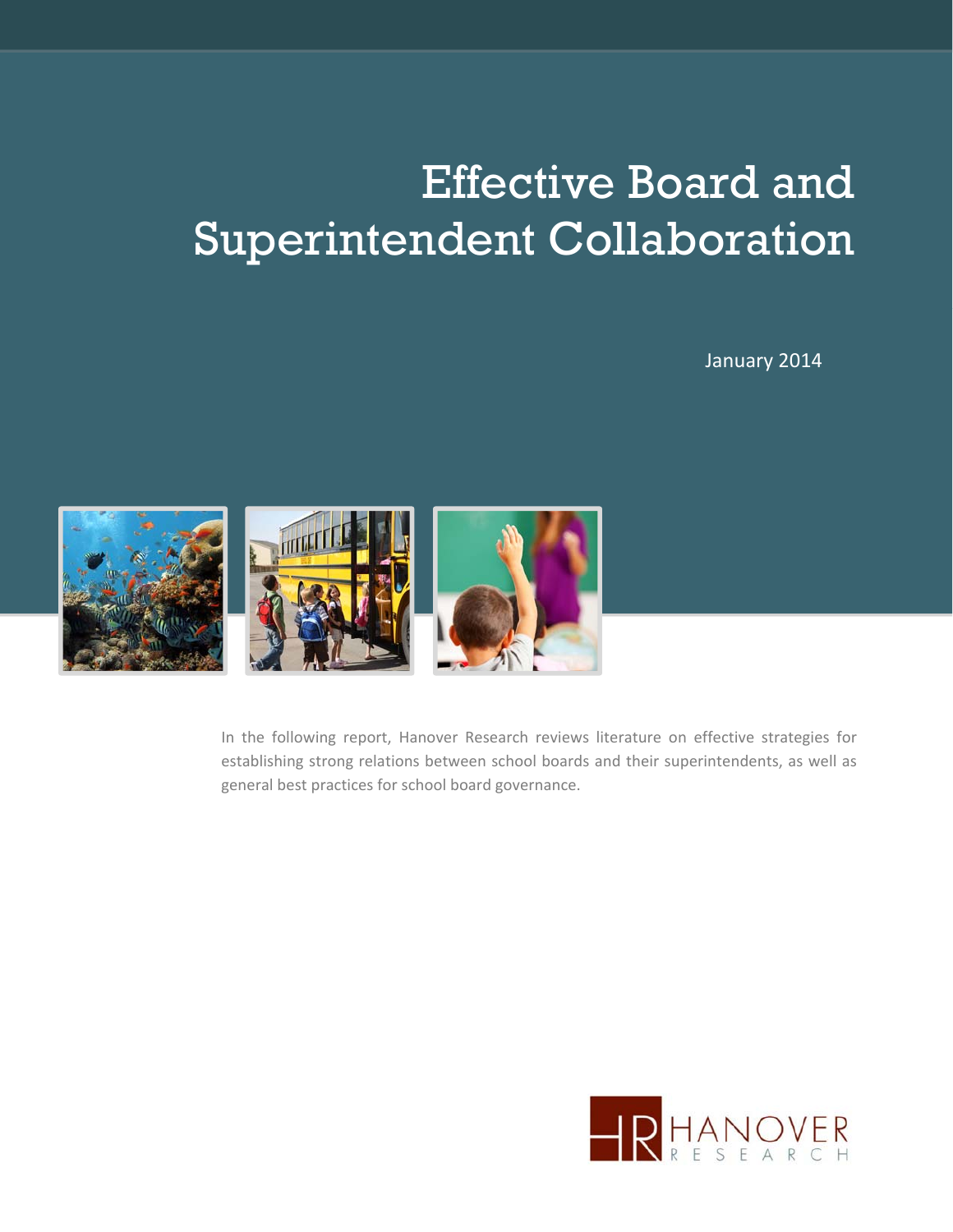# TABLE OF CONTENTS

| Section I: Best Practices for School Board and Superintendent Relations  5 |  |
|----------------------------------------------------------------------------|--|
|                                                                            |  |
|                                                                            |  |
|                                                                            |  |
|                                                                            |  |
| The Importance of Strong Superintendent/Board Communication10              |  |
|                                                                            |  |
|                                                                            |  |
|                                                                            |  |
|                                                                            |  |
|                                                                            |  |
|                                                                            |  |
|                                                                            |  |
|                                                                            |  |
|                                                                            |  |
|                                                                            |  |
|                                                                            |  |
|                                                                            |  |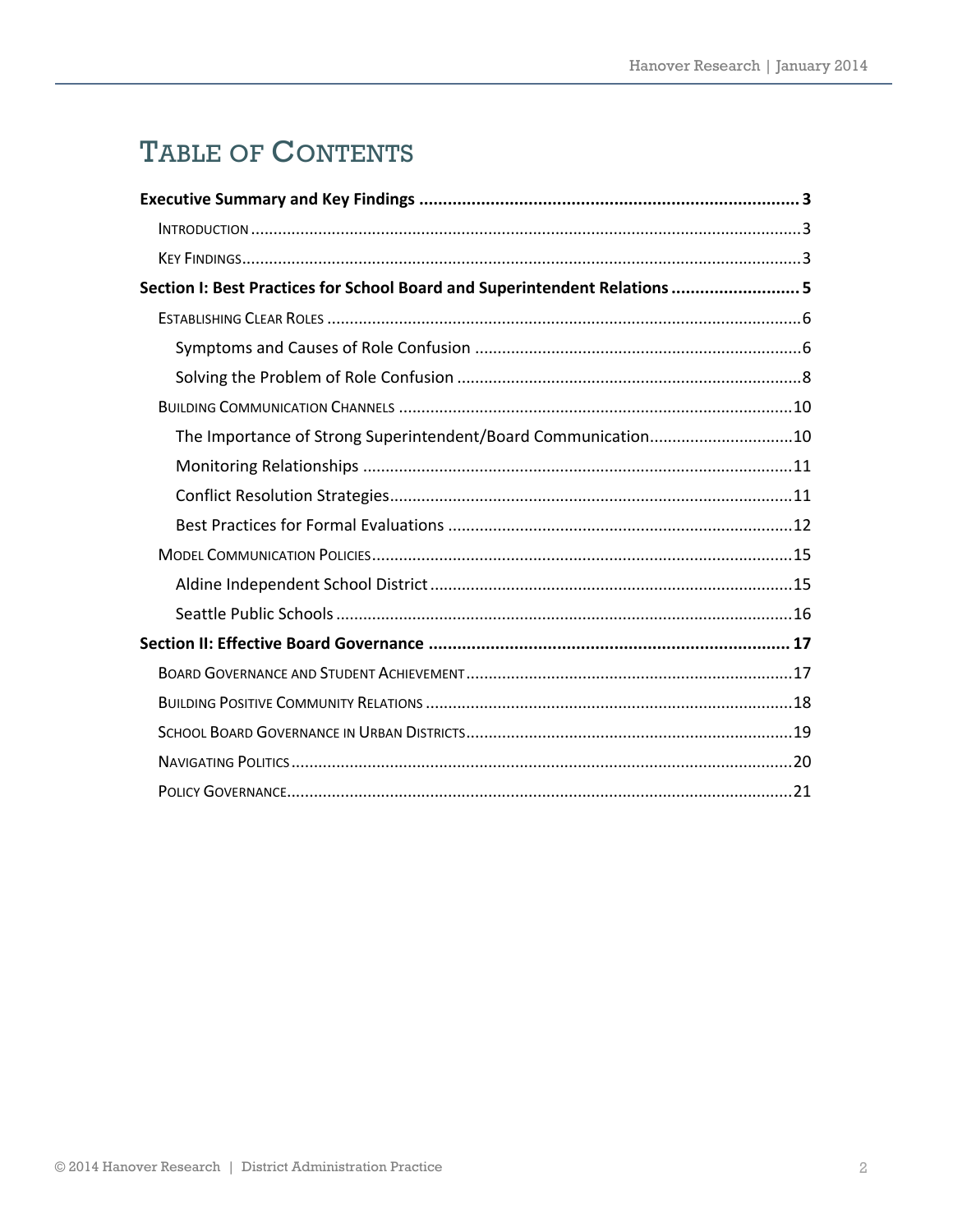### EXECUTIVE SUMMARY AND KEY FINDINGS

#### **INTRODUCTION**

In the following report, Hanover Research presents a comprehensive account of literature addressing the components of effective superintendent and school board relationships. The report also highlights effective strategies for board governance, focusing on school boards' impact on student achievement, practices specific to urban districts, and techniques for overcoming political barriers.

#### **KEY FINDINGS**

The following points summarize the key findings found within the body of the report:

- **A strong, effective relationship between superintendents and school board members hinges upon clear definitions of each body's duties and responsibilities.** Confusion over roles, most often due to board members overstepping their boundaries by meddling in administrative affairs, can cause inefficiency and conflict. Successful districts require board members to focus on long‐term strategic planning and superintendents to focus on successfully implementing policy.
- **Successful board/superintendent collaboration requires frequent, diplomatic communication both in and out of official settings.** To ensure the timely fulfillment of strategic plans, school boards should conduct frequent, informal superintendent "check‐ups," as well as extensive formal evaluations. The board should recognize these meetings as more than simply a time to critique the superintendent, and should use the opportunity to self‐evaluate and review district performance data.
- **Board members often enter their terms with limited knowledge of the exact nature of the superintendent's administrative role, leading to role confusion and preconceived notions of a superintendent's abilities.** This initial period of unfamiliarity can cause tension between board members and superintendents, but can be avoided through extensive board member onboarding and continuous professional development.
- **While underperforming urban school district boards and superintendents face many of the same problems that other districts encounter, the extensive nature of reform required in these districts poses several leadership challenges**. The length of urban district reform initiatives extends beyond usual board member terms. Urban districts can ensure policy longevity despite board turnover by building strong community relations and resident buy‐in. By convincing community leaders to support a reform, a district can help ensure that community members will continue to elect pro‐reform board members.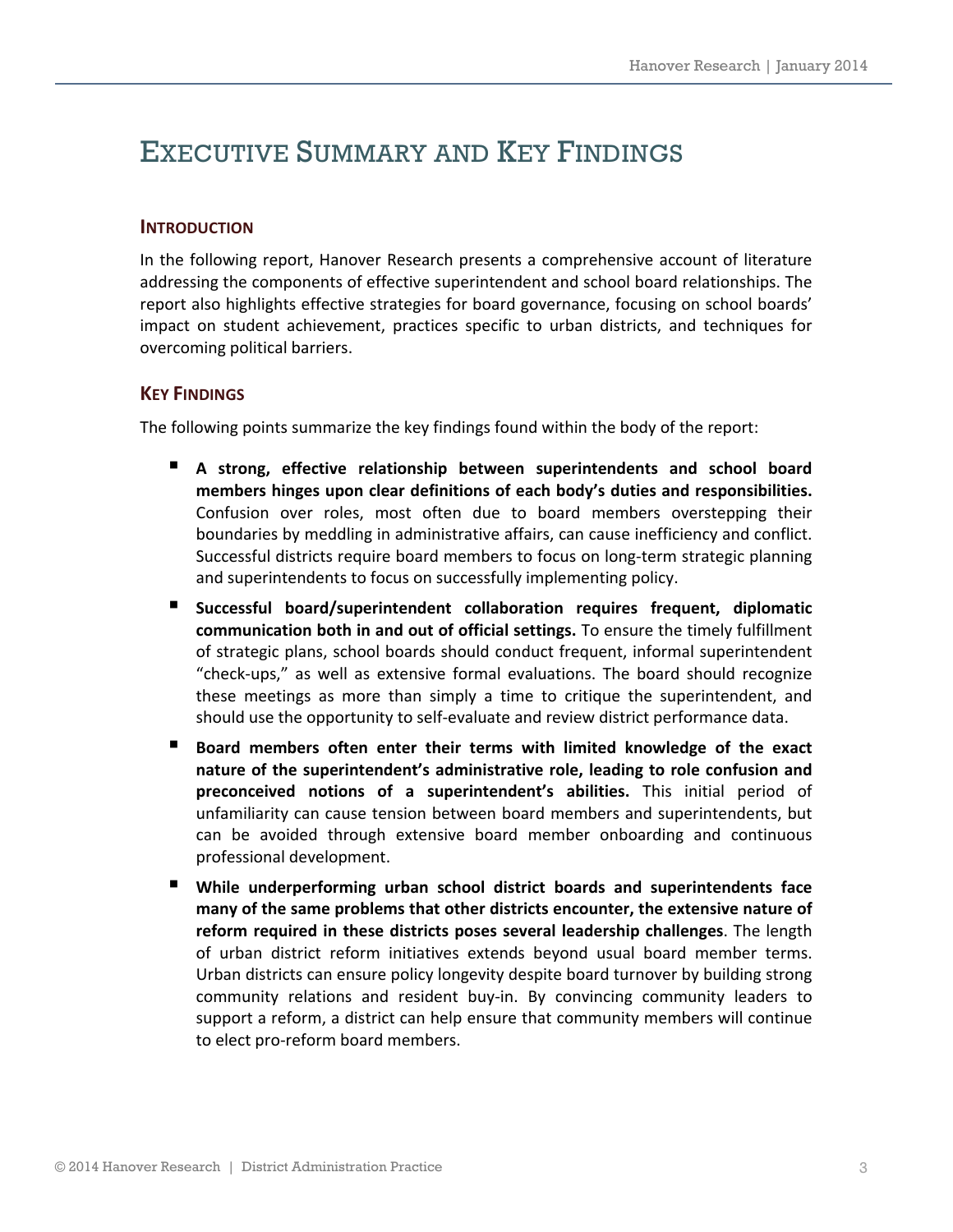**Politics at the board and superintendent level plague all school districts.** When school boards fail to act as a singular voice, and specific members become mavericks or "lone rangers" who appease special interest factions rather than the public at large, student achievement suffers. In such a system, superintendents are forced to dilute their potentially‐successful policy recommendations in order to gain acceptance by a board with questionable intentions. Thus, the literature suggests that board members should use student achievement as the primary barometer for policy decisions.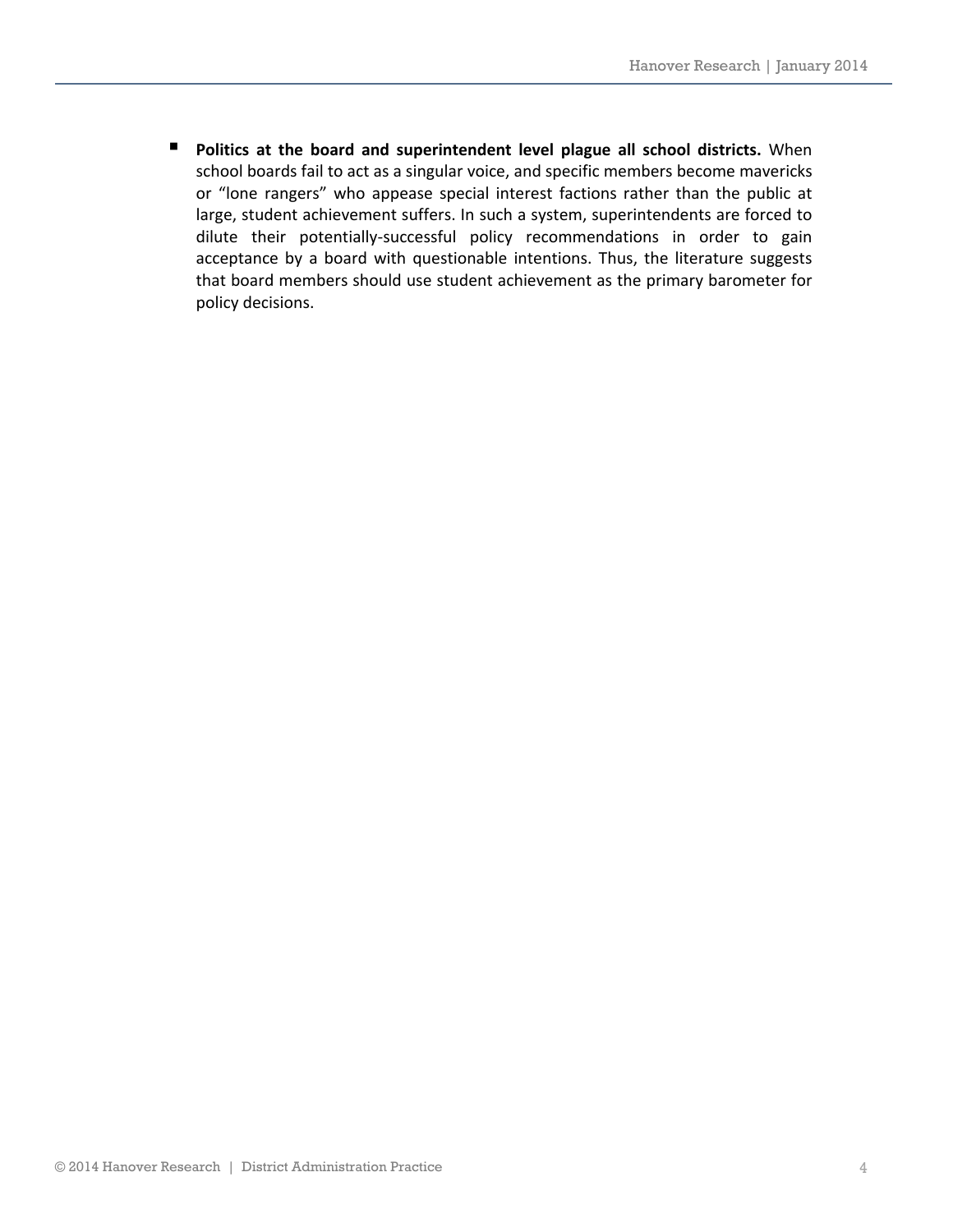# SECTION I: BEST PRACTICES FOR SCHOOL BOARD AND SUPERINTENDENT RELATIONS

A significant portion of a school district's success depends, undoubtedly, on the performance of its board and superintendent; however, these legislative and executive bodies cannot be evaluated in separate vacuums. Several studies have examined the dynamic between superintendents and school boards, and most conclude that a positive relationship between these two parties ultimately drives the successful governance of a district. $^1$ 

Given the clear importance of school board and superintendent relations, this section explores the best practices used by districts to establish collaborative, effective relationships and governance structures. While Hanover draws on a wide body of literature to inform the content presented here, the section's structure is loosely adapted from the Iowa Association of School Boards (IASB), a key organization within one of the first states to recognize the link between effective board governance, collaboration, and student achievement. Recently, in conjunction with the School Administrators of Iowa, the IASB surveyed successful board members and administrators, identifying five key principles for positive board and superintendent relations:

- **Principle 1:** Clarify roles and expectations for board members and superintendent.
- **Principle 2:** Establish and implement a clear process for communication between board members and administration.
- **Principle 3:** Actively work to build trust and mutual respect between the board and administrative team.
- **Principle 4:** Evaluate the whole team.
- **Principle 5:** Actively work on improved decision-making.

As current research largely advances these broad principles, the discussion to follow adheres to this framework, with more specific trends drawn from the literature to support each principle.

  $1$  Alsbury, T. "Hitting a Moving Target: How Politics Determines the Changing Roles of Superintendents and School Boards," p. 134. In *Handbook of Education Politics and Policy*. Eds. Bruce S. Cooper, James G. Cibulka, and Lance D. Fusarelli. Routledge: 2008. Retrieved via Google Books. <sup>2</sup> Bulleted points quoted from: "Principles for Positive Board and Superintendent Relations." Iowa Association of

School Boards. http://www.ia‐sb.org/BoardOperations.aspx?id=1060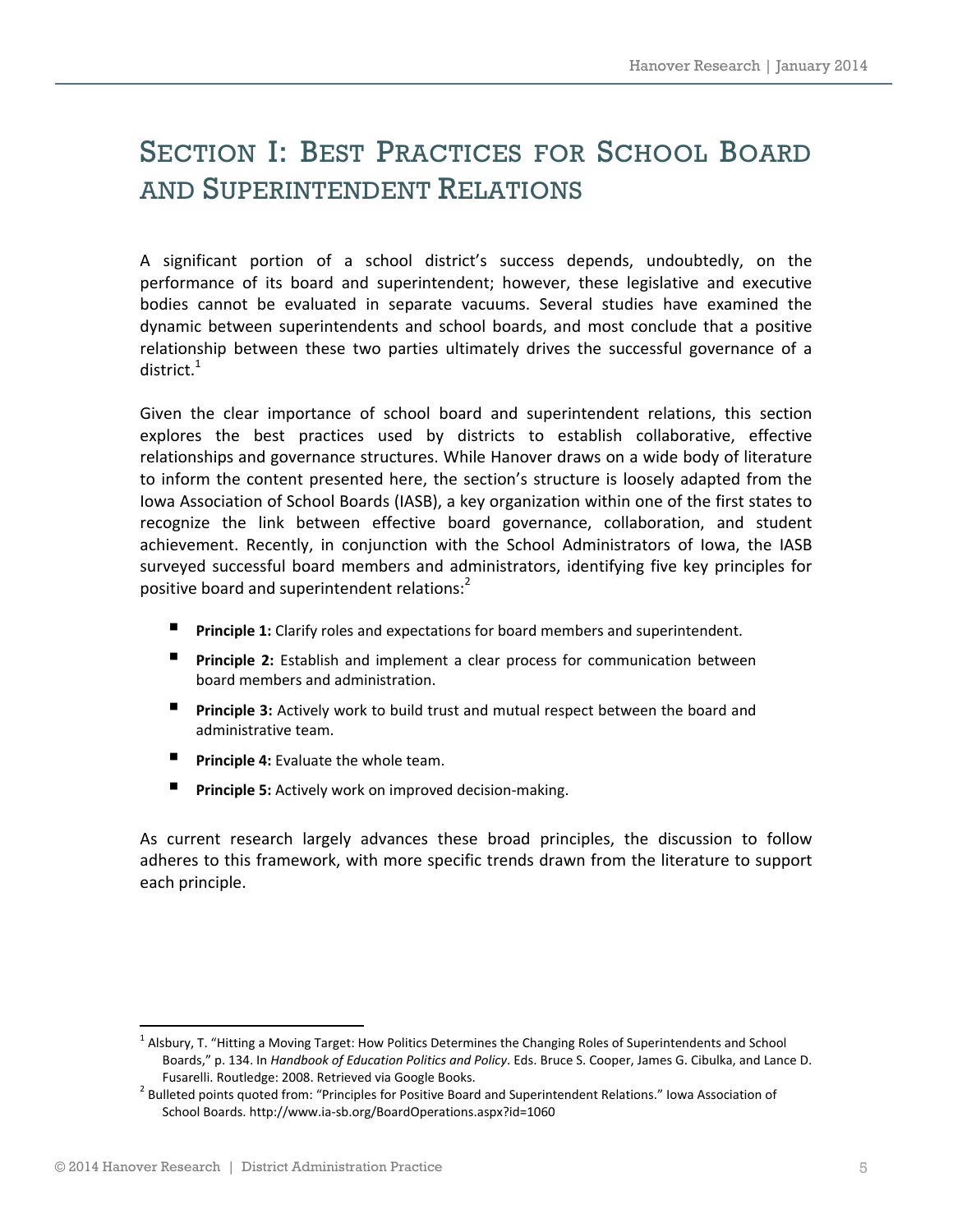#### **ESTABLISHING CLEAR ROLES**

Researchers widely acknowledge the importance of clearly delineating duties and responsibilities among superintendents and school board members. Traditional conceptions of these two governing bodies hold that a board's domain lies in policy *creation*, while the responsibility of the superintendent and his or her administrative team is strictly policy *implementation*. <sup>3</sup> However, these roles have grown increasingly amorphous and disparate across districts in recent years. Superintendents are no longer simply tasked with school management; their duties have expanded into areas of specialization and accountability, including student learning outcomes. Many cite this phenomenon as a shift in the traditional superintendency away from school management and toward "transformation leadership," an approach entrenched in strategy and heavily focused on long-term student learning outcomes.<sup>4</sup> Simultaneously, school boards nationwide are venturing outside of their state‐ and district‐defined roles of strategy, leadership, and policy development, with many members delving into administrative and day-to-day specifics, as well as advancing political motivations.<sup>5</sup> The confusion, inefficiency, and conflict caused by these blurred lines can ultimately prove detrimental to the success of a school district.

#### *SYMPTOMS AND CAUSES OF ROLE CONFUSION*

Role confusion between school boards and superintendents occurs when the two parties encroach on each other's responsibilities, reducing district efficiency, inhibiting necessary strategic planning, and causing tension. The most common type of role confusion in districts involves superintendents focusing too heavily on policy and school boards extending too far into administrative functions.<sup>6</sup> According to Caruso, role confusion is often exacerbated by a single "lone ranger"—a board member who becomes unnecessarily involved in day-to-day operations and personnel issues by circumventing the superintendent's authority, meeting secretly with staff members, and applying inappropriate amounts of pressure on other board members and staff. Caruso warns that this outlier behavior can drastically reduce a board's ability to collaborate and effectively govern.<sup>7</sup>

<sup>3</sup> Price, W. 2001. "Policy Governance Revisited." *School Administrator,* 58, pp. 46‐48 & Kowalski, T.J. 2006. *The School Superintendent: Theory, Practice, and Cases*. Thousand Oaks, CA: Sage Publications. Both cited in Nelson, M. "An Exploration of School Board‐Superintendent Relationships in Minnesota," pp. 10‐11. Minnesota Association of School Administrations, October 5, 2010. http://www.mnasa.org/cms/lib6/MN07001305/Centricity/Domain/28/mnelson\_FINAL\_REPORT\_OF\_STUDY\_FIND

INGS\_DOCUMENT.Oct5.2010.pdf <sup>4</sup> Thompson, R., Templeton, N., Ballenger, J. "School Board Presidents and Superintendents' Use of Transformational Leadership to Improve Student Outcomes." *National Forum of Education Administration and Supervision Journal*, Volume 30, Number 4, 2013. p. 1.

http://www.nationalforum.com/Electronic%20Journal%20Volumes/Thompson,%20Ray%20School%20Board%20P residents%20NFEASJ%20V30%20N4%202013.pdf; See also Hoyle, J. R., Bjork, L. G., Collier, V., & Glass, T. 2005.

The Superintendent as CEO. Thousand Oaks, California: AASA and Corwin Press.<br>
<sup>5</sup> Kowalski, T. J., Op. cit., p. 126. Retrieved from GoogleBooks.<br>
<sup>6</sup> Ibid., pp. 144-145.<br>
<sup>7</sup> Caruso, N. 2005. "The Lone Ranger on the Board.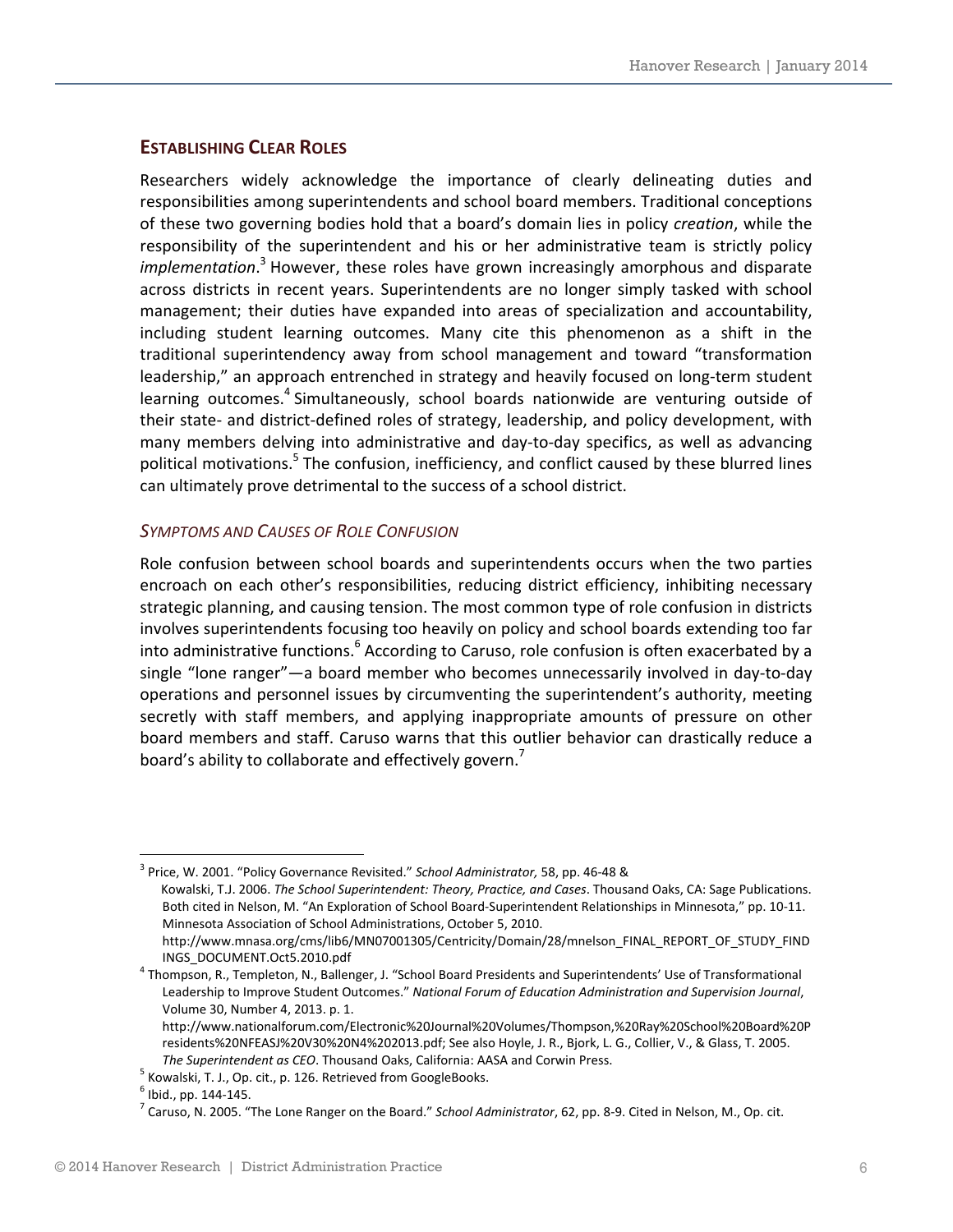McCurdy also identifies key behaviors that can cause—or, alternatively, prevent—role confusion, outlining the difference between board members who function as trustees and those who function as delegates:

- Fulfilling the *trustee role*, board members act rationally to serve broad public interests.
- Conversely, those acting as *delegates* protect personal interests and the interests of factional special‐interest groups supporting them.

Trustees typically make independent judgments regarding a superintendent's policy recommendations, remaining as objective as possible. Their decisions ultimately demonstrate a concern for the entire community the district serves. However, delegates project political judgments onto superintendents' recommendations. More often than not, unpredictable board members fluctuate between these two roles, depending on the issue at hand. $8$  Such motivations can lead board members to misunderstand their actual roles in the district.

*The most common types of role confusion in districts involve superintendents focusing too heavily on policy and school boards extending too far into administrative functions.*

Researchers have identified several other possible causes for role confusion between superintendents and school boards. Linda J. Dawson and Dr. Randy Quinn, researchers with the Aspen Group, a governance consulting company for public and non‐profit boards, argue that role confusion occurs when boards and superintendents share decision‐making at the operational level. In a 2000 study published in *The School Administrator*, Dawson and Quinn assert that the governance processes outlined in most boards' policy handbooks actually *cause* role confusion. After analyzing a large sample of boards, they found that many policies focus more on operational concerns than on governance, further institutionalizing role confusion. Dawson and Quinn note, "The board indeed can control all employees through policy, but it must do so through its only direct employee, the superintendent."<sup>9</sup>

Role confusion can often be partially attributed to the expectations that many board members bring to their term regarding a superintendent's performance and function. Kowalski notes that board members often lack experience in school administration, leading them to perceive superintendent behavior through the lens of their own personal convictions.<sup>10</sup> Among other sentiments, board members often express the following opinions of their superintendents: that they lack respect for board members; that they lack integrity; that they fail to manage; that they are inaccessible; and that they fail to comply

<sup>8</sup> McCurdy, J. "Building Better Board‐Administrator Relations." American Association of School Administrators, January 1, 1993. Cited in Kowalski, T. J., Op. cit. Also cited in Nelson, M., Op. cit.<br>9 Dawson, L. and Quinn, R. 2000. "Clarifying Board and Superintendent Roles," p. 2. American Association of School

Administrators.

http://www.aspengroup.org/upl/aspen/clarifying\_board\_and\_superintendent\_roles\_2003\_02.pdf <sup>10</sup> Kowalski, T. J., Op. cit., p. 156.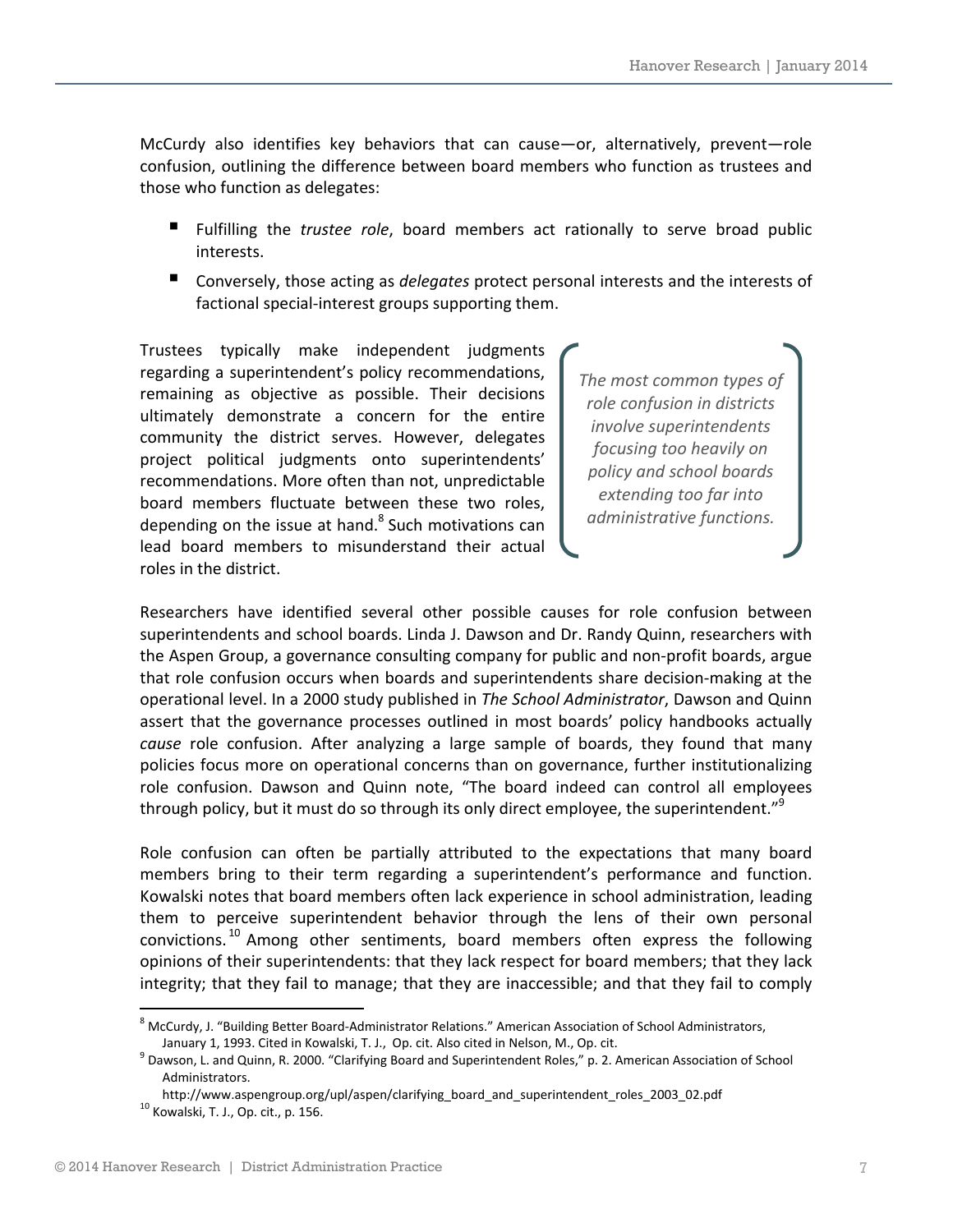with moral standards.<sup>11</sup> By entering their terms with these preconceived notions, board members are likely to grow combative, rather than collaborative, and ultimately infringe on their superintendent's duties.

The political nature of elected school boards is also commonly cited as a main cause of role confusion. Under a traditional model, school boards function as an authority that benefits the community as a whole, with members functioning as statespersons who strive for objective, effective policy decisions.<sup>12</sup> In reality, factional pressures and personal biases cause many individual board members to overstep the boundaries of their roles and attempt to meddle in administrative specifics. Increased transparency and visibility of the role, brought on by developments such as the broadcasting of school board meetings, can actually worsen this problem, as board members may feel increased pressured to appease specific groups within the community.<sup>13</sup>

#### *SOLVING THE PROBLEM OF ROLE CONFUSION*

Several general techniques and approaches may be used to avoid issues associated with role confusion. One solution, proposed by scholar Deborah Lands, involves holding school boards accountable for raising student achievement. Donald McAdams, Chairman and Founder of the Center for Reform of School Systems, similarly argues that placing all of the responsibility for raising student achievement with the superintendent is ineffective and sets the executive branch up for failure. Instead, McAdams encourages board members to set student achievement priorities and plan district structures to support the superintendent in reaching those goals. This form of collaboration keeps boards focused on strategy and, according to McAdams, also helps reduce superintendent turnover, a major inhibitor to district performance.<sup>14</sup>

The results from a collaborative research effort of the National School Boards Association, the Thomas B. Fordham Institute, the Iowa School Boards Foundation, and the Wallace Foundation, published in 2010, suggest that school boards vary in the degree to which they establish specific goals, as opposed to broad expectations. Based on a survey of 900 board members and 120 superintendents nationwide, the study found that 28.6 percent of superintendents reported that their school boards "set broad expectations and leave it to the professionals to determine specific goals," while 34.5 percent conversely noted that their school boards set *specific* student achievement goals. The responses of school board members demonstrated a similar breakdown, with districts relatively split on the specificity of goal-setting.<sup>15</sup>

<sup>&</sup>lt;sup>11</sup> Ibid.<br><sup>12</sup> Kowalski, T. J., Op. cit., p. 124. Cited in Nelson, M., Op. cit., p. 12.<br><sup>13</sup> Ibid. 14 See "Effective Superintendents, Effective Boards: Finding the Right Fit," p. 7. Education Writers Association, 2003.

http://www.ewa.org/docs/leadership.pdf<br>
<sup>15</sup> Hess, F.M. and O. Meeks. "Governance in the Accountability Era." 2010. p. 30. Published by the National School Boards Association, the Thomas B. Fordham Institute, and the Iowa School Boards Foundation. http://files.eric.ed.gov/fulltext/ED515849.pdf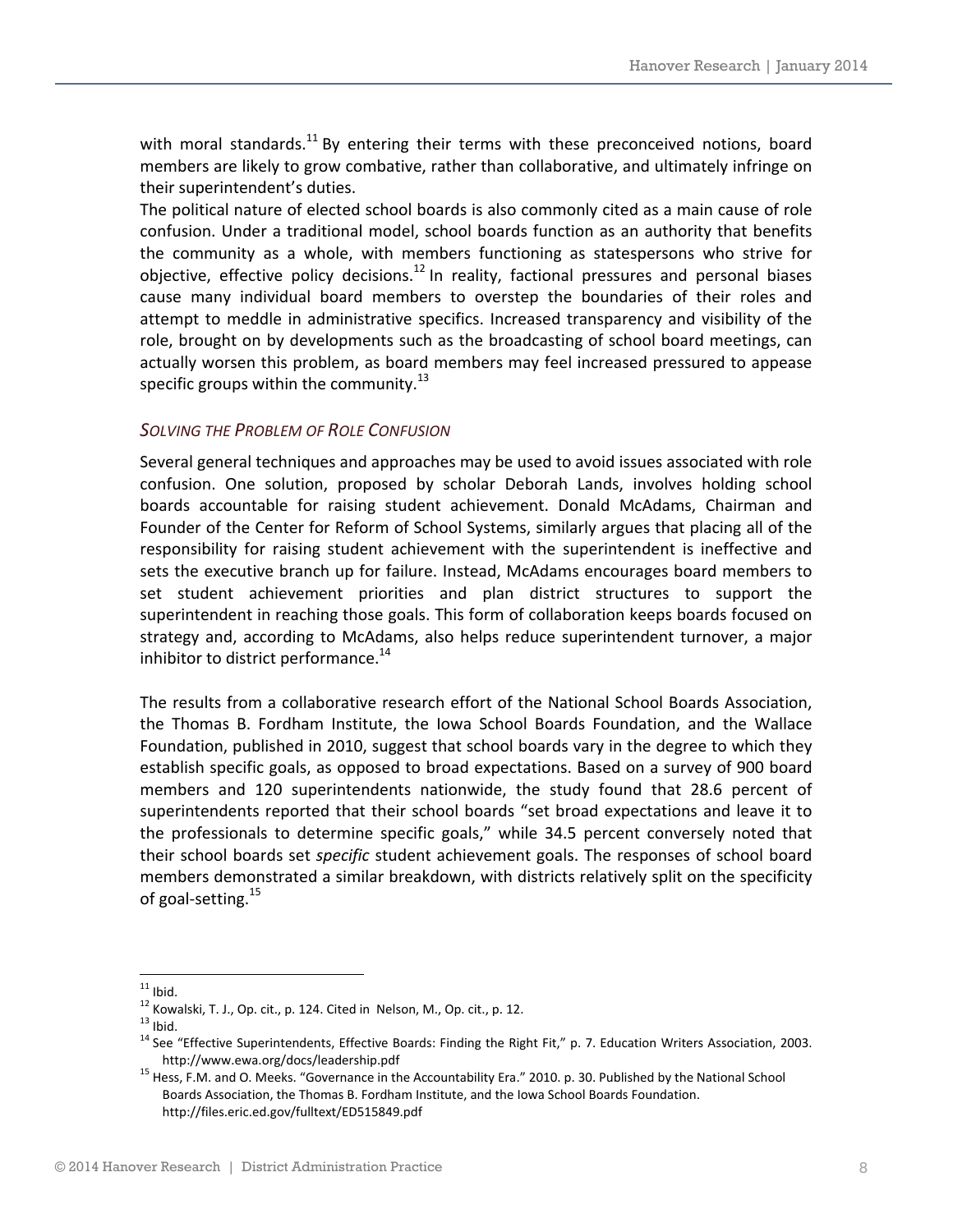To combat role confusion, districts must lay out of clear responsibilities for governance bodies. In their report published in 2000, Richard Goodman and William Zimmerman comprehensively outline the responsibilities of school boards, superintendents, and board/superintendent teams. Figure 1.1, on the following page, lists the outlined duties for board/superintendent teams.

The broad view of shared responsibilities offered in Figure 1.1 shows that these two branches are generally expected to collaborate on long‐term planning and strategy regarding student achievement. Not included in Figure 1.1 is Goodman and Zimmerman's outline for board‐specific responsibilities. The scholars exclude from that list administrative responsibilities such as the management of business and financial matters, bids and contracts, facilities, and personnel. Those powers are explicitly granted to superintendents.<sup>16</sup> While Goodman and Zimmerman argue that these responsibilities should be incorporated into state law, districts may still choose to individually adopt the delineated responsibilities and repeatedly reference them to ensure that board members and superintendents do not confuse their roles.

#### **Figure 1.1: Responsibilities of Board/Superintendent Teams**

|           | <b>RESPONSIBILITY</b>                                                                                                                                                                                                       |  |  |  |  |  |  |  |
|-----------|-----------------------------------------------------------------------------------------------------------------------------------------------------------------------------------------------------------------------------|--|--|--|--|--|--|--|
|           | Having as its top priority the creation of teamwork and advocacy for the high achievement and<br>healthy development of all children in the community                                                                       |  |  |  |  |  |  |  |
| $\bullet$ | Providing education leadership for the community, including the development and<br>implementation of the community vision and long range plan, in close collaboration with<br>principals, teachers, other staff and parents |  |  |  |  |  |  |  |
| $\bullet$ | Creating strong linkages with social service, health, and other community organizations and<br>agencies to provide community wide support and services for healthy development and high<br>achievement for children         |  |  |  |  |  |  |  |
| $\bullet$ | Setting district-wide policies and annual goals, tied directly to the community's vision and long-<br>range plan for education                                                                                              |  |  |  |  |  |  |  |
| $\bullet$ | Approving an annual school district budget, developed by the superintendent and adopted by<br>the board                                                                                                                     |  |  |  |  |  |  |  |
|           | Ensuring the safety and adequacy of all school facilities                                                                                                                                                                   |  |  |  |  |  |  |  |
| $\bullet$ | Providing resources for the professional development of teachers, principals and other staff                                                                                                                                |  |  |  |  |  |  |  |
|           | Periodically evaluating its own leadership, governance, and teamwork for children                                                                                                                                           |  |  |  |  |  |  |  |

Overseeing negotiation with employee groups

Source: Goodman and Zimmerman<sup>17</sup>

<sup>&</sup>lt;sup>16</sup> "Effective Superintendents, Effective Boards: Finding the Right Fit," Op. cit., p. 7.<br><sup>17</sup> Goodman, R. and Zimmerman, W., "Thinking Differently: Recommendations for 21<sup>st</sup> Century School Board/Superintendent Leadership, Governance, and Teamwork for High Student Achievement," Educational Research Service and New England School Development Council, 2000. Cited in "Effective Superintendents, Effective Boards: Finding the Right Fit," Op. cit., p. 9.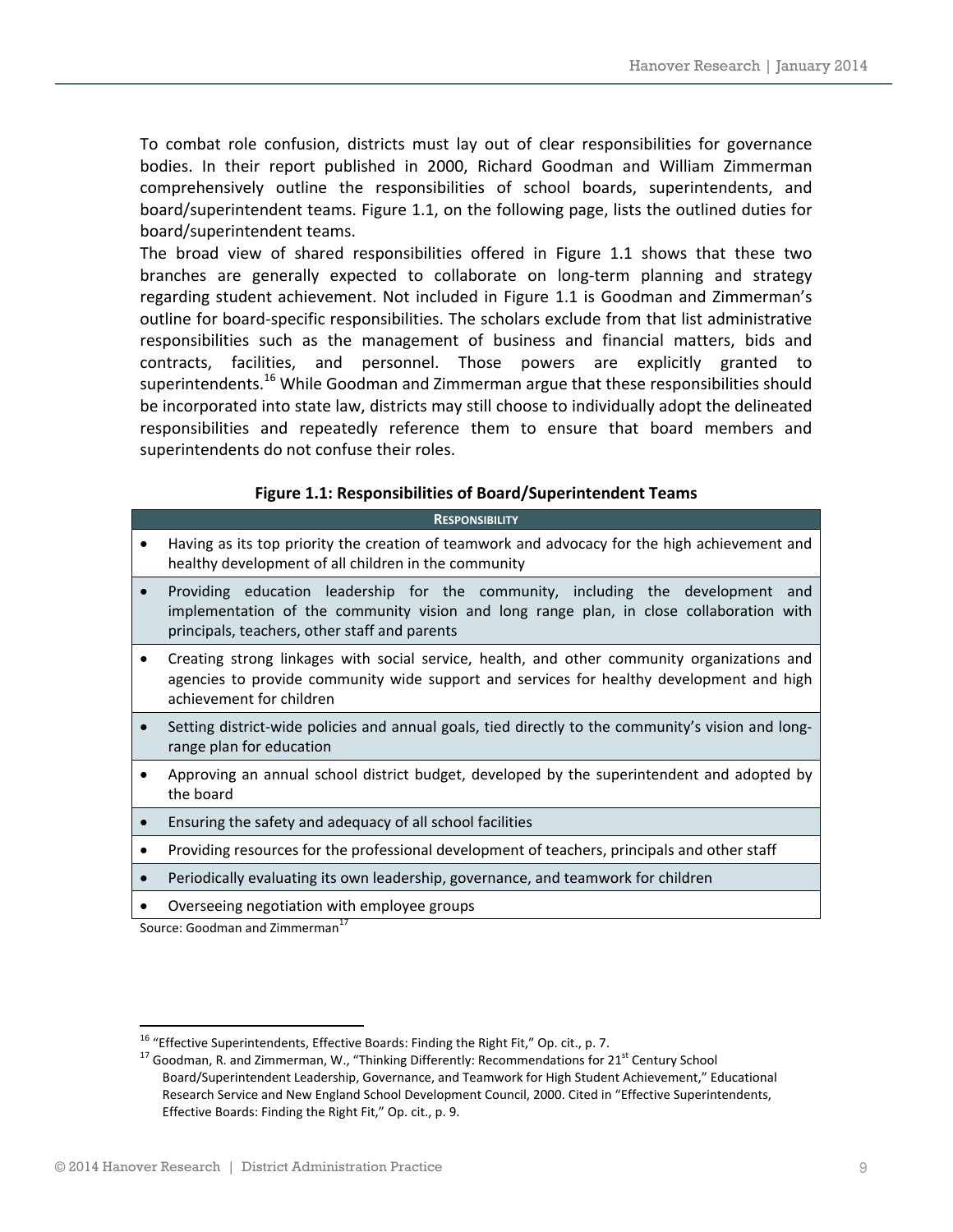#### **BUILDING COMMUNICATION CHANNELS**

While clearly-defined roles ensure that school districts properly divide labor for the advancement of student achievement, research also shows that these two bodies cannot carry out tasks in isolation. Successful governance requires effective collaboration, which hinges upon strong communication skills and, at times, policies.

#### *THE IMPORTANCE OF STRONG SUPERINTENDENT/BOARD COMMUNICATION*

Research on the dynamics between superintendents and school boards unanimously agrees that effective communication contributes significantly to successful governance. Peterson and Short argue that a superintendent/board relationship built on strong communication skills influences school board decision-making more than any other factor.<sup>18</sup> Kowalski adds that a superintendent should, first and foremost, be an "expert communicator."<sup>19</sup>

Regardless of the specific practices behind "good communication," it is clear that communication between boards and superintendents is often insufficient*.* A five‐year survey conducted by the American Association of School Administrators shows that most superintendents (62 percent) "spend three hours or less per week in direct communication with board members."<sup>20</sup> This tendency to delay communication until board meetings increases the likelihood that goals will diverge or priorities will shift in opposite directions.

With agreement on the importance of communication, school boards and superintendents can carry out several active measures to maintain a healthy level of dialogue. As shown in Figure 1.2, David Else, Director of the Institute for Educational Leadership at the University of Northern Iowa, lays out several of these strategies.

|           | <b>STRATEGIES</b>                                                                                |  |  |  |  |  |  |
|-----------|--------------------------------------------------------------------------------------------------|--|--|--|--|--|--|
|           | Establishing a clear, well-defined system for the events and procedures that take place during a |  |  |  |  |  |  |
|           | board meeting                                                                                    |  |  |  |  |  |  |
| $\bullet$ | Creating a workshop system to bring all board members up-to-speed on issues relevant to their    |  |  |  |  |  |  |
|           | decision making responsibilities                                                                 |  |  |  |  |  |  |
|           | Establishing a routinized strategic planning system for developing short and long term goals     |  |  |  |  |  |  |
|           | Setting up a communications system for special issues that may arise such as school closings and |  |  |  |  |  |  |
|           | boundary realignment                                                                             |  |  |  |  |  |  |
| $\bullet$ | Creating a crisis information system that quickly provides communication to board members in     |  |  |  |  |  |  |
|           | the event of an emergency                                                                        |  |  |  |  |  |  |
| $\bullet$ | Nurturing an informal cabinet of additional official contacts between board members and          |  |  |  |  |  |  |
|           | superintendents to build a trustworthy support system for both parties to share                  |  |  |  |  |  |  |
|           | Source: David Else, UNI <sup>21</sup>                                                            |  |  |  |  |  |  |

#### **Figure 1.2: Best Practices for Superintendent and Board of Education Communication**

<sup>&</sup>lt;sup>18</sup> Peterson and Short, 2002. Cited in Alsbury, T., Op. cit., p. 134.<br><sup>19</sup> Kowalski, T. J. "Evolution of the school superintendent as communicator," *Communication Education*, 54(2), 101-<br>117, 2005. Cited in Alsbury, T.,

<sup>&</sup>lt;sup>20</sup> Alsbury, T., Op. cit., p. 134. <sup>20</sup> Alsbury, T., Op. cit., p. 134. 20 Alsbury, T., Op. cit., p. 134. 21 Else, D., "Strengthening Board of Education / Superintendent Relationships in America's Schools," Universi Northern Iowa Institute for Educational Research, 1993. http://www.uni.edu/coe/iel/monographs/bs.html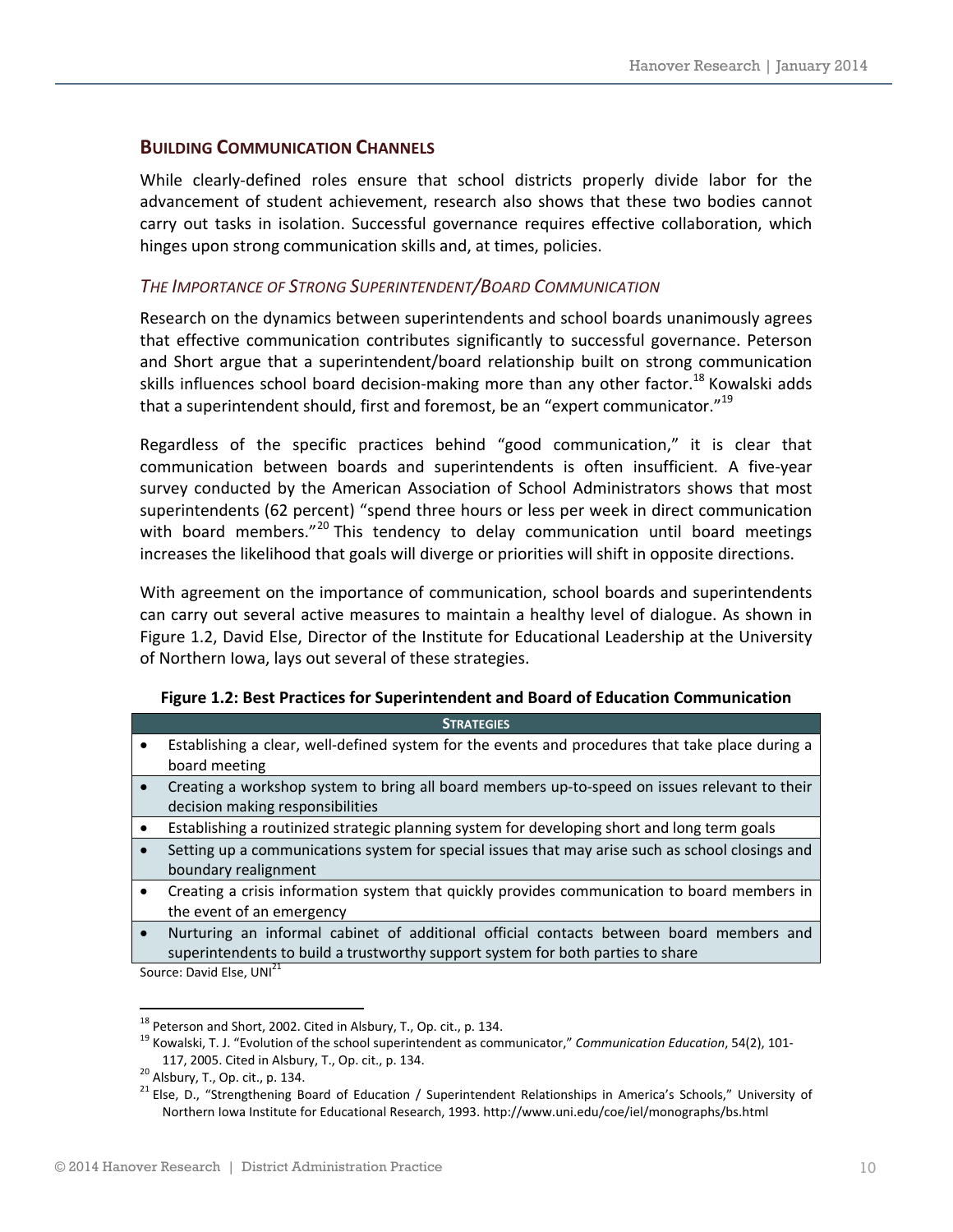#### *MONITORING RELATIONSHIPS*

While many school boards and superintendents make commendable efforts to communicate frequently and efficiently, positive relationships can dissolve as quickly as they crop up. In order to prevent the deterioration of strong communication channels and

overall diplomacy, Kowalski recommends that boards and superintendents carefully monitor their relationships. In its simplest form, this involves frequent, informal check‐ups between board members and superintendents during which grievances are expressed and addressed.<sup>22</sup> In a more extreme measure, relationships can be monitored and re‐aligned through board and superintendent retreats that allow both parties to focus on broader strategy instead of time‐ consuming, day‐to‐day issues. An effective starting

*A five‐year survey by the AASA shows that 62 percent of superintendents "spend three hours or less per week in direct communication with board members."*

point for conversations intended to monitor and strengthen relationships may involve board member and superintendent self‐evaluations. The conversations that result should not replace formal evaluations, but instead improve overall communication and prevent latent issues from blocking district progress over time.

#### *CONFLICT RESOLUTION STRATEGIES*

Despite efforts to communicate effectively, most school boards and superintendents will experience periods of significant conflict during their time in office. However, research shows that not *all* conflict between boards and superintendents is necessarily destructive. An understanding of the alternative underscores this point. Alsbury finds that, because superintendents are vulnerable to termination by the school board, they rarely criticize or strongly demand much of the board.<sup>23</sup> In fact, many superintendents admit to frequently modifying their recommendations to much less effective compromises in order to gain board approval.<sup>24</sup> Political barriers to healthy conflict may ultimately prevent the policies most pertinent to academic achievement from being implemented. Thus, some debate between school boards and superintendents is called for.

On the other end of the spectrum, too much conflict, or conflict perceived by the public as hostile or motivated by factors outside educational goals (e.g., reducing another party's resources, damaging someone else's reputation), can prove destructive for a district. Thus, superintendents and boards should work to keep any conflict that arises distanced from personal issues and focused on the success of the district. Research finds that responsibility

<u> 1989 - Johann Barn, mars eta bainar eta industrial eta industrial eta industrial eta industrial eta industria</u>

<sup>&</sup>lt;sup>22</sup> Kowalski, T. J., Op. cit., p. 153.<br><sup>23</sup> Alsbury, T., Op. cit., p. 135.<br><sup>24</sup> See The Study of the American School Superintendency 2000: A Look at the Superintendent of Education in the New *Millennium* (Glass, T., L. Bjork and C. Brunner, Eds.). Additional context is provided in Glass, T. 2001. "Superintendents Leaders Look at the Superintendency, School Boards, and Reform." ECS Issue Paper, July 2001, Education Commission of the States. http://files.eric.ed.gov/fulltext/ED468335.pdf. Both cited in Alsbury, T., Op. cit., p. 135.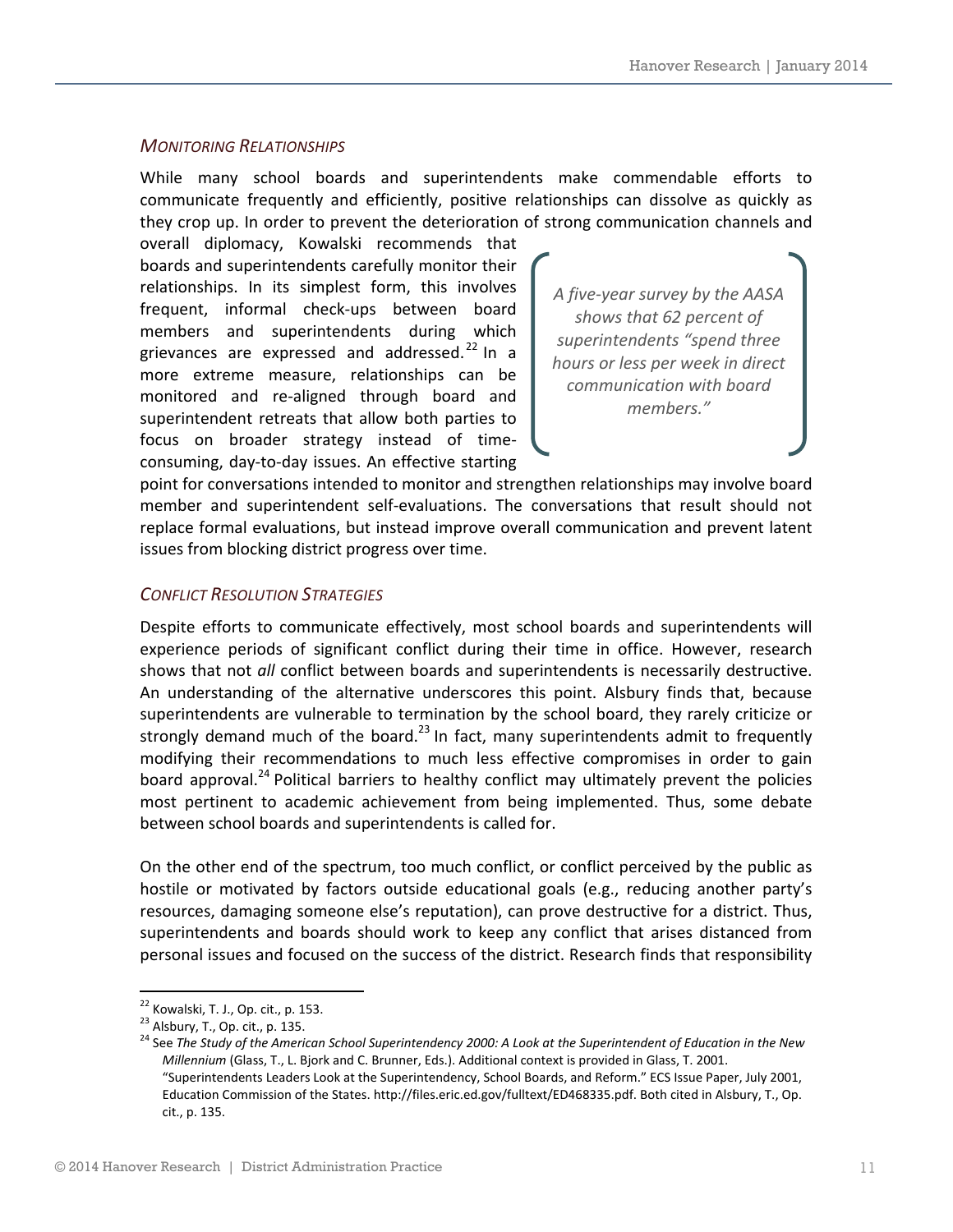for mitigating conflict often lies with superintendents. Superintendents, then, should be aware of the five different types of conflict that can arise:<sup>25</sup>

- Philosophical (value differences);
- Resource-based (competition for scarce resources);
- Interpersonal (e.g., personality clashes);
- $\blacksquare$  Territorial (power and jurisdictional disputes); and
- Perceptual (e.g., assumptions not validated).

When conflict does arise, superintendents must identify which of the above factors are at play and adapt their strategy accordingly. This approach allows school executives to use conflict to their advantage. For example, arguments over funding distribution between two departments could be used to prompt useful, thorough conversations about a district's curriculum more broadly.

#### *BEST PRACTICES FOR FORMAL EVALUATIONS*

Research presents a general consensus that well-executed, apolitical evaluations of superintendents are integral to an overall strategy for collaborative board and superintendent relations. First and foremost, Kowalski notes that districts should take care to conduct formal evaluations on an annual or semi‐annual basis. A national study of school districts conducted in 2000 found that 20 percent of superintendents were never evaluated formally.<sup>26</sup> Furthermore, historically, leadership evaluation models have been "defined by overly subjective and vague judgments, little feedback or guidance on performance, and few analytics or relevant metrics to define strengths and weaknesses," issues that have left superintendents and school boards alike unsatisfied with the process.<sup>27</sup>

*Successful superintendent evaluations are the result of rigorous planning on the part of the board.*

While most school boards understand the importance of superintendent evaluations, confusion still reigns regarding effective processes for conducting evaluations. Sandy Gundlach, of the Minnesota School Board Association, recently identified best practices for conducting superintendent assessments. Ultimately, Gundlach argues that successful superintendent evaluations are the result of rigorous planning on the part of the board. That is, effective school boards recognize the formal evaluation as an opportunity to affect change in a superintendent's

<sup>&</sup>lt;sup>25</sup> Kowalski, T. J., Op. cit., p. 159.<br><sup>26</sup> Glass, et al., 2000 (op. cit.). Cited in Kowalski, T. J., Op. cit., p. 159.<br><sup>27</sup> DiPaola, M.F. "Revisiting Superintendent Evaluation." *School Administrator*, June 2007. Cited i Superintendents: ECRA Literature Review." 2010. ECRA Group. http://resources.aasa.org/ConferenceDaily/handouts2011/3000‐1.pdf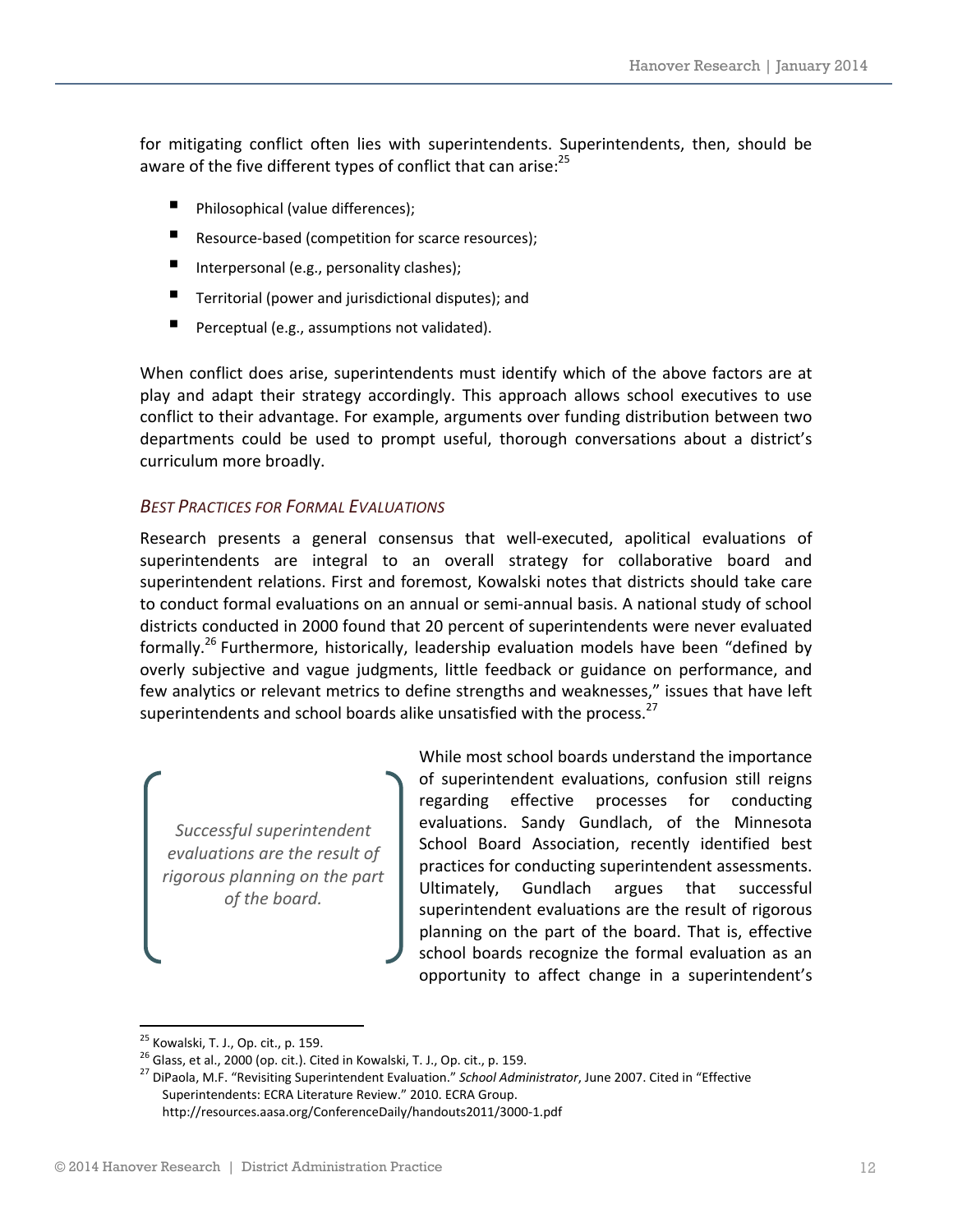future performance. Utilizing it as such requires a thorough review of district priorities and past performance. Gundlach outlines three measures school boards should take before conducting an evaluation:<sup>28</sup>

- Gather and review relevant documents and identify emerging issues and any areas of concern that need special attention.
- Hold a meeting for the purpose of developing the evaluation process and procedures.
- Agree on the evaluation method, instrument, criteria, and timeline to be used.

In addition to thorough planning, Gundlach urges districts to limit discussion to a superintendent's performance related to a few, specific, predetermined goals. Because school board members often have limited knowledge of the specifics of a superintendent's job, this tactic keeps discussion targeted and digestible for all those involved. By evaluating the superintendent against a few specific goals, the board also sets the tone for future expectations and better communicates their overall priorities to the superintendent.<sup>29</sup>

During the evaluation itself, school boards should assess the superintendent's performance on selected goals using the following framework: "What progress has been made and what evidence exists to validate that progress?"<sup>30</sup> Superintendents can facilitate this process by ensuring that the written report they submit prior to evaluation is as thorough as possible. Finally, Gundlach encourages school boards to allow superintendents ample opportunity to evaluate their own progress, ask questions, and discuss plans for future growth.<sup>31</sup>

While each district is unique, the Massachusetts Department of Elementary and Secondary Education has established a model timeline for assessments. Figure 1.3 on the following page outlines this cycle. $32$ 

<sup>&</sup>lt;sup>28</sup> Gundlach, S., "Developing a Fair and Effective Superintendent Evaluation," Minnesota School Boards Association, MSBA Journal, 2008. pp. 18‐20.

http://www.mnmsba.org/Public/MSBA\_Docs/DevelSuptEval.pdf?CFID=4500607&CFTOKEN=88138630<br><sup>29</sup> Ibid.<br><sup>30</sup> Ibid.<br><sup>31</sup> Ibid. 31 Ibid.<br><sup>32</sup> "Implementation Guide for Superintendent Evaluation," Massachusetts Department of Elemen Education, January, 2012. pp. 6 – 7. http://www.doe.mass.edu/edeval/model/PartVI.pdf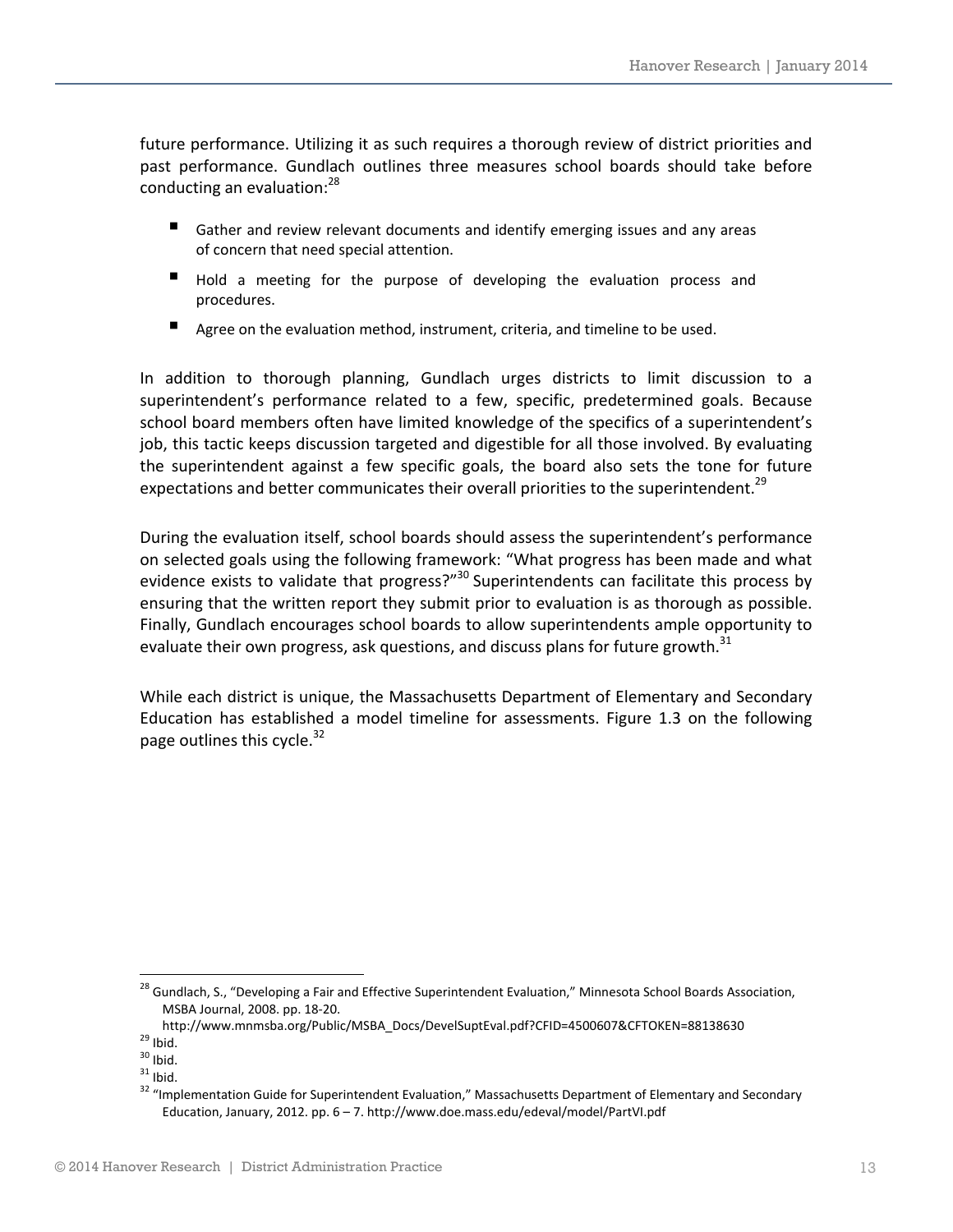

#### **Figure 1.3: Massachusetts DESE Annual Five‐Step Cycle for Superintendent Evaluations**

Source: Massachusetts Department of Elementary and Secondary Education<sup>33</sup>

A description of the general best practices associated with each step follows:

- **Cycle Step 1 ‐ Superintendent's Self‐Assessment:** During this phase, the superintendent compares his or her own performance to a predetermined rubric, looking at student learning data and past progress toward district goals. The superintendent then sets goals for his or her own future performance.
- **Cycle Step 2 ‐ Analysis, Goal Setting, and Plan Development:** In this phase, the superintendent works closely with the school committee to develop the superintendent's annual plan, which is later used to assess his/her performance.
- **Cycle Step 3 ‐ Superintendent Plan Implementation and Collection of Evidence:** Here, the superintendent implements the goals laid out in the annual plan, and committee members track progress on these goals periodically.
- **Cycle Step 4 ‐ Mid‐Cycle Goals Review:** This phase of the cycle allows the superintendent to receive constructive feedback on his/her current progress and to make adjustments to goals as deemed necessary.
- **Cycle Step 5 ‐ End‐of‐Cycle and Summative Evaluation Reports:** The final performance review entails a thorough evaluation of the superintendent's progress toward each goal previously laid out. $34$

  $33$  Ibid.<br> $34$  Ibid.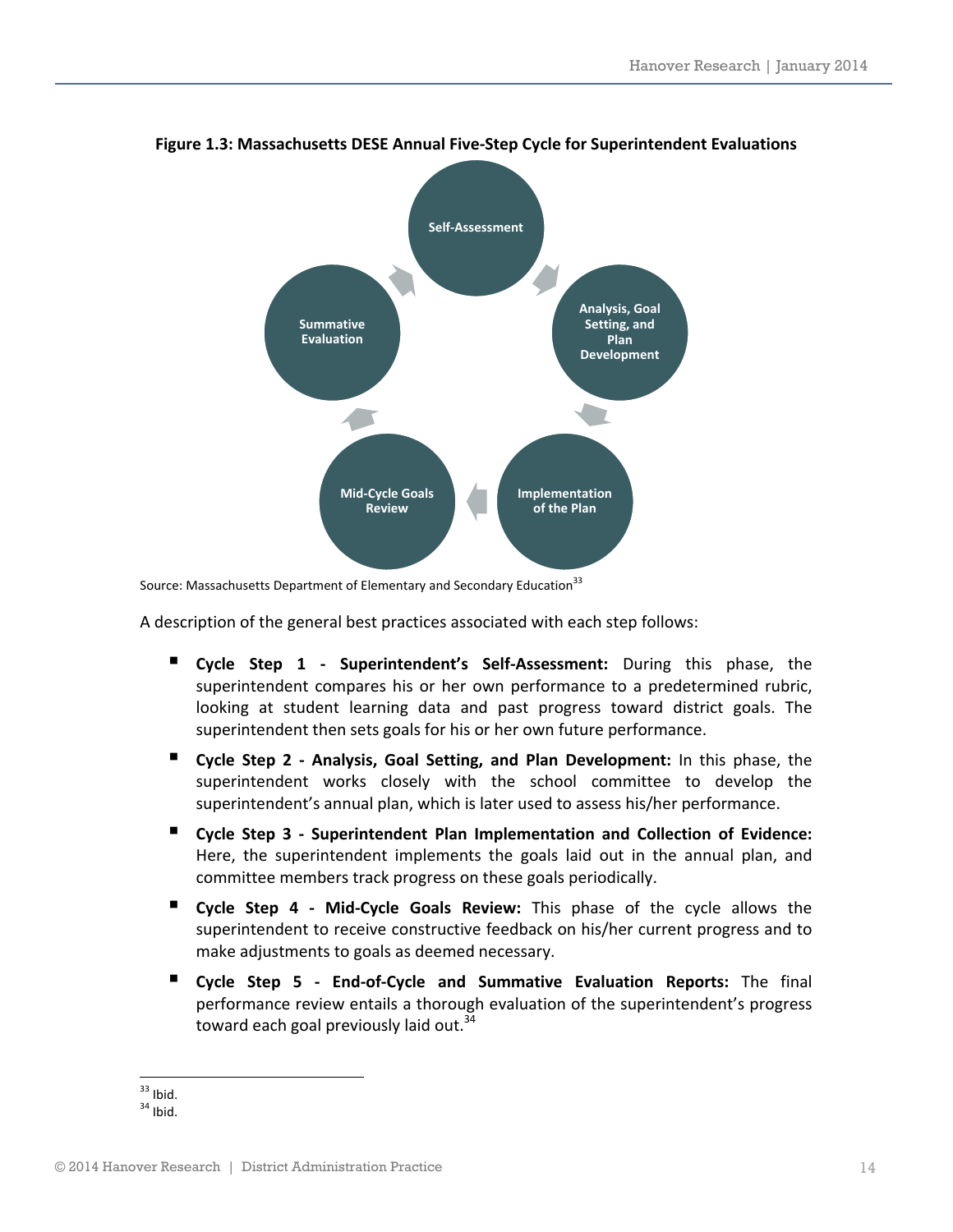#### **MODEL COMMUNICATION POLICIES**

Given the prevalent theme of communication within the literature and its importance to promote smooth board/superintendent relations, one practice that has emerged is for districts to embed communication guidelines within their overall policy. The following pages examine practices at two exemplar districts, Aldine Independent School District and Seattle Public Schools, which show how policy can promote better communication among superintendents and school boards.

#### *ALDINE INDEPENDENT SCHOOL DISTRICT*

Recipient of the 2009 Broad Prize for Urban Education, Aldine Independent School District attributes part of its success as a district to strong communication practices between its school board and superintendent.<sup>35</sup> This constructive dynamic has become institutionalized, in part, through the adoption of clear communication policies laid out in the district's "Board Procedure Manual." This comprehensive set of guidelines includes mandates that clearly communicate how the board and superintendent should interact, with specific details such as the recommended frequency of contact and how the board should request information from the superintendent. The published guidelines related specifically to board/superintendent relationships are presented and briefly summarized in the following five general subcategories:<sup>36</sup>

- **Communicating with team members before board meetings:** When asked by the board, superintendents are required to submit information packets detailing progress on board goals, answers to board questions, administrative updates, etc.
- **Requesting information not related to agenda items**: Board members are permitted to request additional information directly from the superintendent; however, if this information is not readily available, superintendents should be granted additional time to draft a report.
- **Attending school events and visiting schools:** Board members are encouraged to attend as many school events as their time permits.
- **Responding to community or employee complaints:** The board must inform the superintendent of all complaints from staff and the community; however, it must not direct the superintendent to take specific action. The superintendent must notify the board upon the resolution of such complaints.
- **Communication with the community**: Any non-anonymous letters addressed to the board must be forwarded to the board president or superintendent for inclusion in the board information packet.

<u> 1989 - Johann Barn, mars eta bainar eta industrial eta industrial eta industrial eta industrial eta industria</u>

<sup>&</sup>lt;sup>35</sup> "Aldine Independent School District," The Broad Prize for Urban Education, 2009.

http://www.broadprize.org/asset/1334‐tbp2009factsheetaldine.pdf <sup>36</sup> "Aldine Independent School District Board Procedure Manual," Aldine Independent School District. pp. <sup>13</sup>‐17. http://www.broadprize.org/asset/1357‐aldine%20board%20procedure%20man.pdf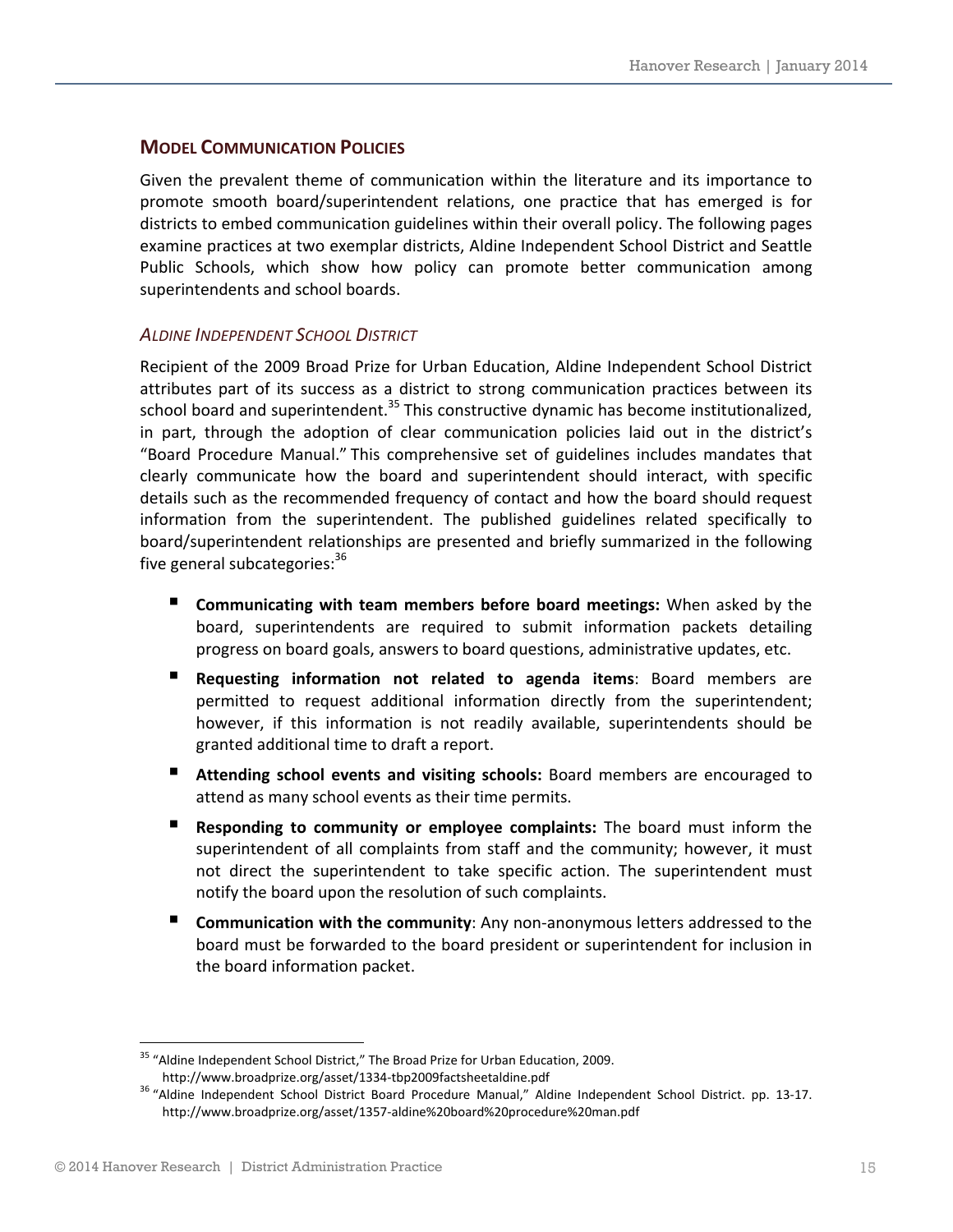#### *SEATTLE PUBLIC SCHOOLS*

Seattle Public Schools (SPS) also takes a policy‐based approach toward encouraging a strong relationship between its board and superintendent. In addition to clarifying the unique roles of these two parties within its policy handbook, SPS also lists several tenets specifically related to communication:<sup>37</sup>

- The board and its members shall not issue directives to staff except through the superintendent or the superintendent's designated representative(s).
- Individual board members shall not request from the superintendent or staff the preparation of a report or compilation of materials not readily available and involving significant staff time unless the majority of a committee or the board […] approved the preparation of the report [...]
- Members of the board shall refer all personal appeals, applications, complaints, and other communications concerning the administration of the school district to the superintendent or his or her designated representative(s) for investigation and report to the board member.
- Communications between the board and the superintendent will be governed by the following practices: exercise honesty in all written and interpersonal interaction; demonstrate respect for the opinions and comments of each other; maintain focus on common goals.

<sup>&</sup>lt;sup>37</sup> Verbatim from "Board-Superintendent Relationship," Seattle Public Schools, June 1, 2011. http://www.seattleschools.org/modules/groups/homepagefiles/cms/1583136/File/Policies/Board/series1000/16 20.pdf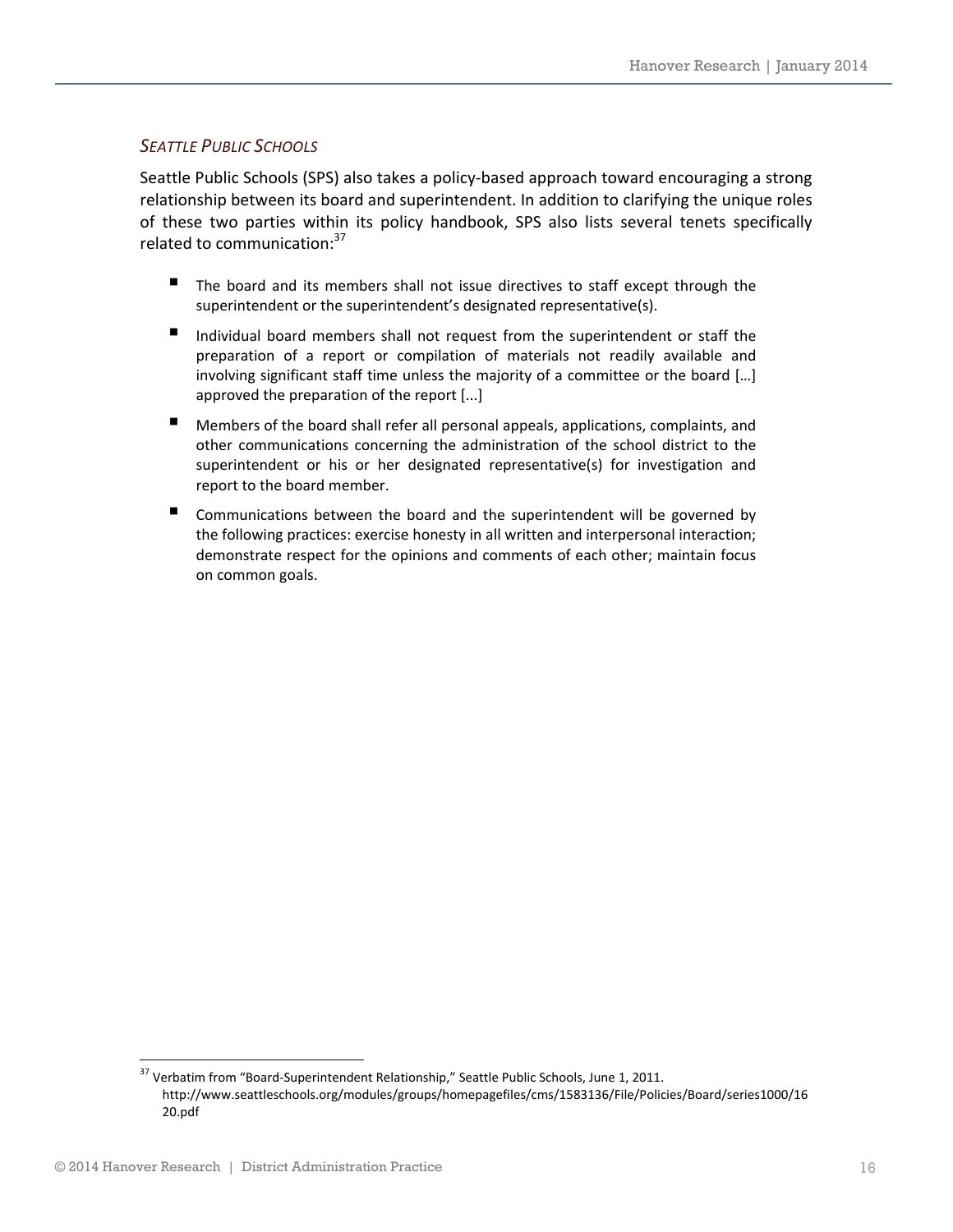### SECTION II: EFFECTIVE BOARD GOVERNANCE

While the preceding section focused on building effective relationships between superintendents and school boards, this section addresses the literature and best practices related to effective board governance more broadly. Specifically, this section highlights strategies for engaging community members, best practices for urban districts, and techniques for navigating board politics.

#### **BOARD GOVERNANCE AND STUDENT ACHIEVEMENT**

Communities often view the function of their school boards as completely removed from impacts on student achievement. In fact, many solely expect their board members to fulfill the duties associated with traditional board roles, such as "setting budgets, establishing school boundaries, and setting school policy."<sup>38</sup> Some community members even perceive school boards as "amorphous blobs" that suck up resources and constitute unnecessary overhead costs.<sup>39</sup> However, across the available research on school board governance, an overall theme emerges: a school board's actions and level of success in governing the district impact student achievement.

A publication of the Iowa Association of School Boards, "The Lighthouse Inquiry," represents one of the first and most extensive attempts to measure this correlation.<sup>40</sup> The study finds that school boards in high‐achieving districts are significantly different in their knowledge and beliefs than school boards in low-achieving districts.<sup>41</sup> Similarly, a meta-analysis of 27 studies on school board governance finds a statistically significant correlation between five specific district governance practices and higher student achievement (positive correlation of .24).<sup>42</sup> Finally, the Education Writers Association finds clear differences between "functional" and "dysfunctional" school boards as they relate to student achievement. Thus, all three of these comprehensive studies illustrate a relationship between board governance and student achievement, and they identify many of the same behaviors and characteristics of successful school boards. The following strategies represent an overview of the best practices for school boards in affecting student learning, as determined by the three studies outlined above:

<sup>&</sup>lt;sup>38</sup> Thompson, R., "School Board Presidents and Superintendents' Use of Transformational Leadership to Improve Student Outcomes," *National Forum of Education Administration and Supervision Journal*, Volume 30, Number 4, 2013.

http://www.nationalforum.com/Electronic%20Journal%20Volumes/Thompson,%20Ray%20School%20Board%20P residents%20NFEASJ%20V30%20N4%202013.pdf<br><sup>39</sup> Waters, J. T. and Marzano R., "School District Leadership that Works," Mid-continent Research for Education and

Learning, September, 2006. p. 11.

https://www.cosa.k12.or.us/downloads/profdev/SuperintendentLeadership.pdf<br><sup>40</sup> "The Lighthouse Inquiry," Iowa Association of School Boards, October 2000. http://www.iasb.org/assets/FADFDF72-BE9D-48D7-8CF9-19B823F0CDA1.pdf<br><sup>41</sup> Ibid., p. 6.<br><sup>42</sup> Waters, J. T. and Marzano R., Op. cit., pp. 3-4.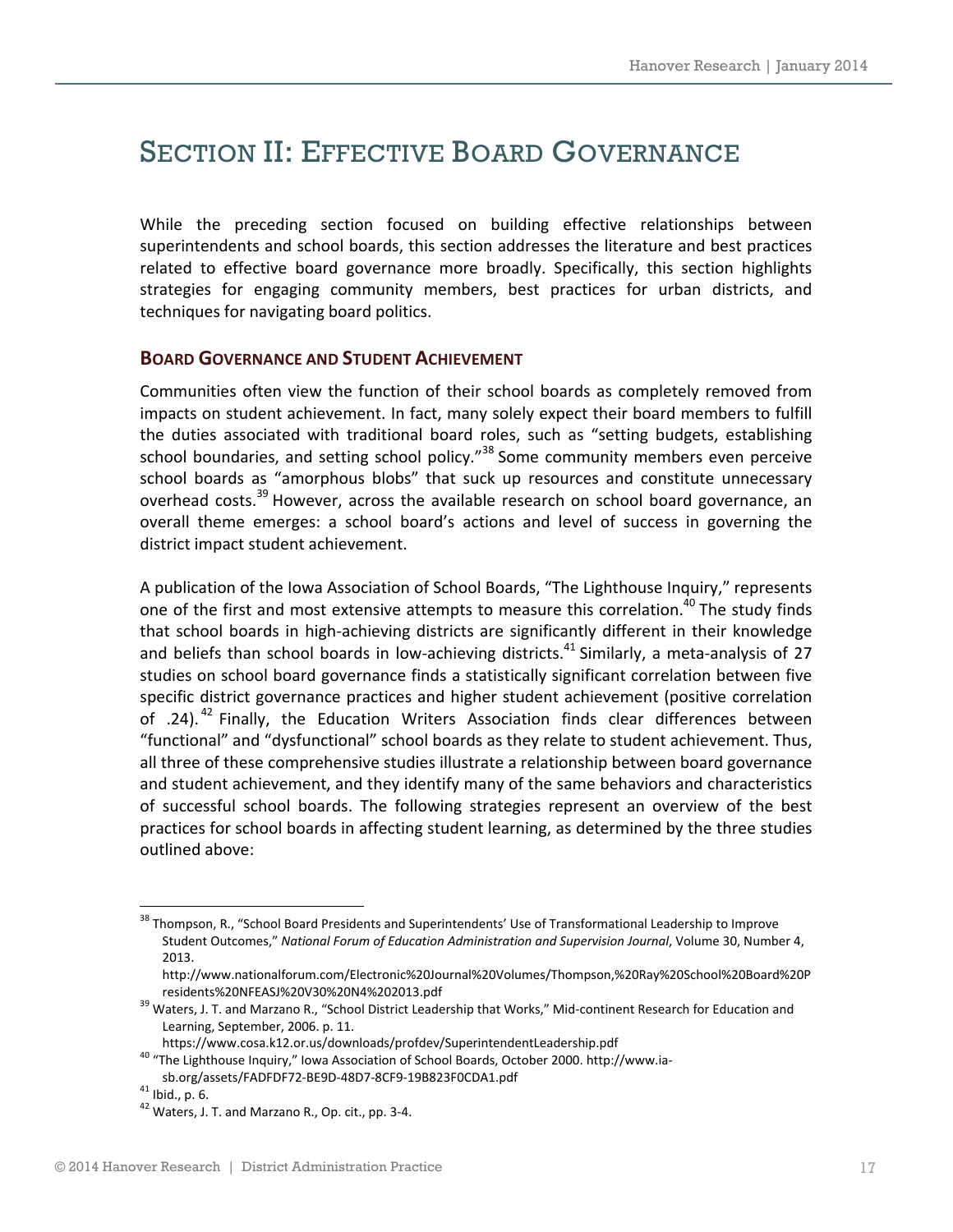- Districts with higher levels of student achievement show clear alignment of board, district, and school efforts in support of non-negotiable goals.<sup>43</sup>
- While school boards at low-achieving districts often view students as limited by external factors, those at high-achieving districts perceive social and economic conditions as "challenges in the quest to help students succeed."<sup>44</sup>
- Board members in high-achieving districts are highly aware and informed of school improvement initiatives, while low-achieving district board members can rarely articulate the specifics of these projects/goals.<sup>45</sup>
- In districts with high-achieving boards, staff members are consistently able to identify building-specific practices that are aligned with overall board-stated goals; low-achieving districts lack this alignment.<sup>46</sup>
- "Functional" school boards have put processes in place for orienting new board members in order to reduce the negative effects of turnover. In addition, these districts seek out continuous training opportunities for school board members.<sup>47</sup>
- F "Functional" school boards keep regulations to a minimum.<sup>48</sup>
- "Functional" school boards communicate as one body and interact with media in an "ethical manner."<sup>49</sup>

#### **BUILDING POSITIVE COMMUNITY RELATIONS**

Research on effective board governance consistently points out that high-achieving school districts almost always show strong ties between the community and board members. More than simply a courtesy carried out by board members, the maintenance of this relationship can ultimately determine a school district's results. In fact, the Center for Public Education lists strong "collaborative relationships with staff and the community" as one of its "eight characteristics for effective school boards."<sup>50</sup> A report by the Center for Public Education elaborates on this priority, stating that these relations involve informing and engaging external stakeholders in the establishment and attainment of district goals.<sup>51</sup> David Else, of the University of Northern Iowa, underscores and adds to this argument, laying out specific best practices related to community relations: $52$ 

<sup>&</sup>lt;sup>43</sup> Waters, J. T. and Marzano R., Op. cit., p. 4.<br><sup>44</sup> "The Lighthouse Inquiry," Op. cit., p. 6.<br><sup>45</sup> Ibid.<br><sup>47</sup> Effective Superintendents, Effective Boards: Finding the Right Fit," Op. cit., p. 7.

http://www.ewa.org/docs/leadership.pdf<br><sup>48</sup> Ibid.<br><sup>49</sup> Ibid.<br><sup>50</sup> "Eight characteristics of effective school boards: At a glance," Center for Public Education, January 28, 2011. http://www.centerforpubliceducation.org/Main‐Menu/Public‐education/Eight‐characteristics‐of‐effective‐school‐ boards#sthash.rWR4vLtL.dpuf<br>
<sup>51</sup> Ibid.<br>
<sup>52</sup> Verbatim from Else, D., "Strengthening Board of Education / Superintendent Relationships in America's Schools,"

University of Northern Iowa Institute for Educational Research, 1993. http://www.uni.edu/coe/iel/monographs/bs.html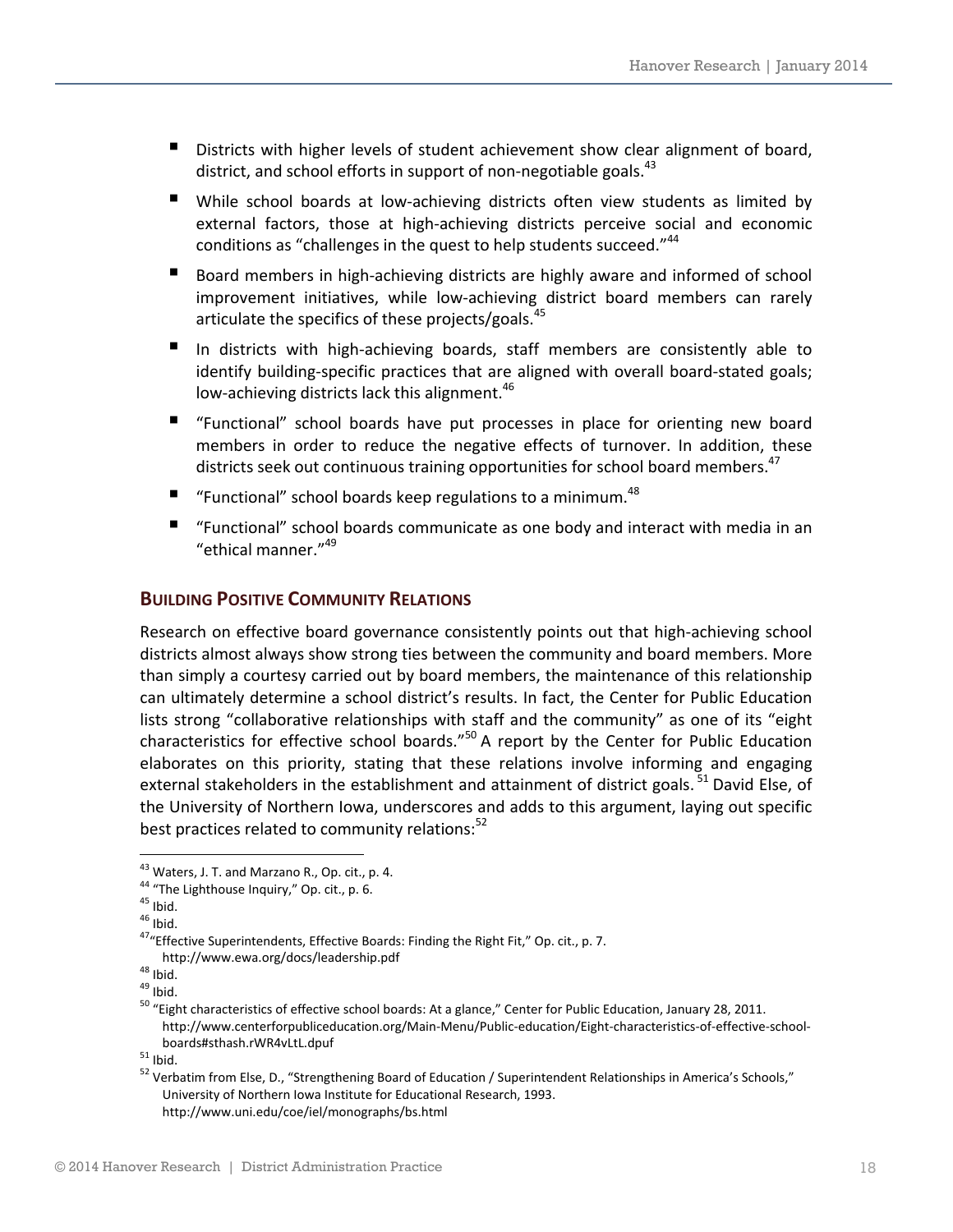- **P** Protect board/superintendent credibility by communicating only truthful, substantial messages to the public.
- Ensure that messages are consistently communicated to all internal and external publics over time by the original source.
- Recognize the unique role and influence all staff members and students have on reaching external publics.
- Develop links that are comprehensive, addressing the diverse educational needs of all members of the community.
- Reach out to provide meaningful involvement for all segments of the community.
- **Understand the important role mass communication plays in our society and** develop means for working with it.
- Develop direct dialogue with boards of other entities.

#### **SCHOOL BOARD GOVERNANCE IN URBAN DISTRICTS**

Much of the research on school board governance specific to urban districts echoes the broader findings on effective board practices in general. However, Don McAdams finds that urban districts must remain particularly focused on a few specific strategies when attempting to increase student achievement.<sup>53</sup> He repeatedly points out that the strong reform needed in urban districts requires the support of community members. <sup>54</sup> He notes that boards and superintendents will experience debilitating pushback and feet‐dragging from the public they serve if reforms are created and implemented without community consent, involvement, and support. This

*Urban district superintendents and boards will experience debilitating pushback and feet‐dragging from the public they serve if reforms are created and implemented without community consent, involvement, and support.* 

type of support can be garnered through grassroots‐style campaigning, in which community leaders are first convinced to embrace a board's core beliefs and theory of action. This system makes use of the clout that other community members hold in a district, allowing these individuals to carry out the often difficult legwork of convincing district residents to support a new initiative.<sup>55</sup>

McAdams also notes that the sweeping nature of urban district reform requires timelines that often outlast the terms served on school boards. Thus, urban district reform involves the work of gradually evolving teams. Failing to recognize this issue can undermine a board's goals for academic achievement, according to a separate report on school board turnover by Thomas Alsbury. He finds a statistically significant negative correlation between

<u> 1989 - Johann Barn, mars eta bainar eta industrial eta industrial eta industrial eta industrial eta industria</u>

<sup>53</sup> McAdams, D., "What School Boards Can Do: Reform Governance for Urban Schools," Teachers College Press, January 1, 2006. Retrieved from GoogleBooks.<br><sup>54</sup> Ibid., pp. 19-20.<br><sup>55</sup> Ibid.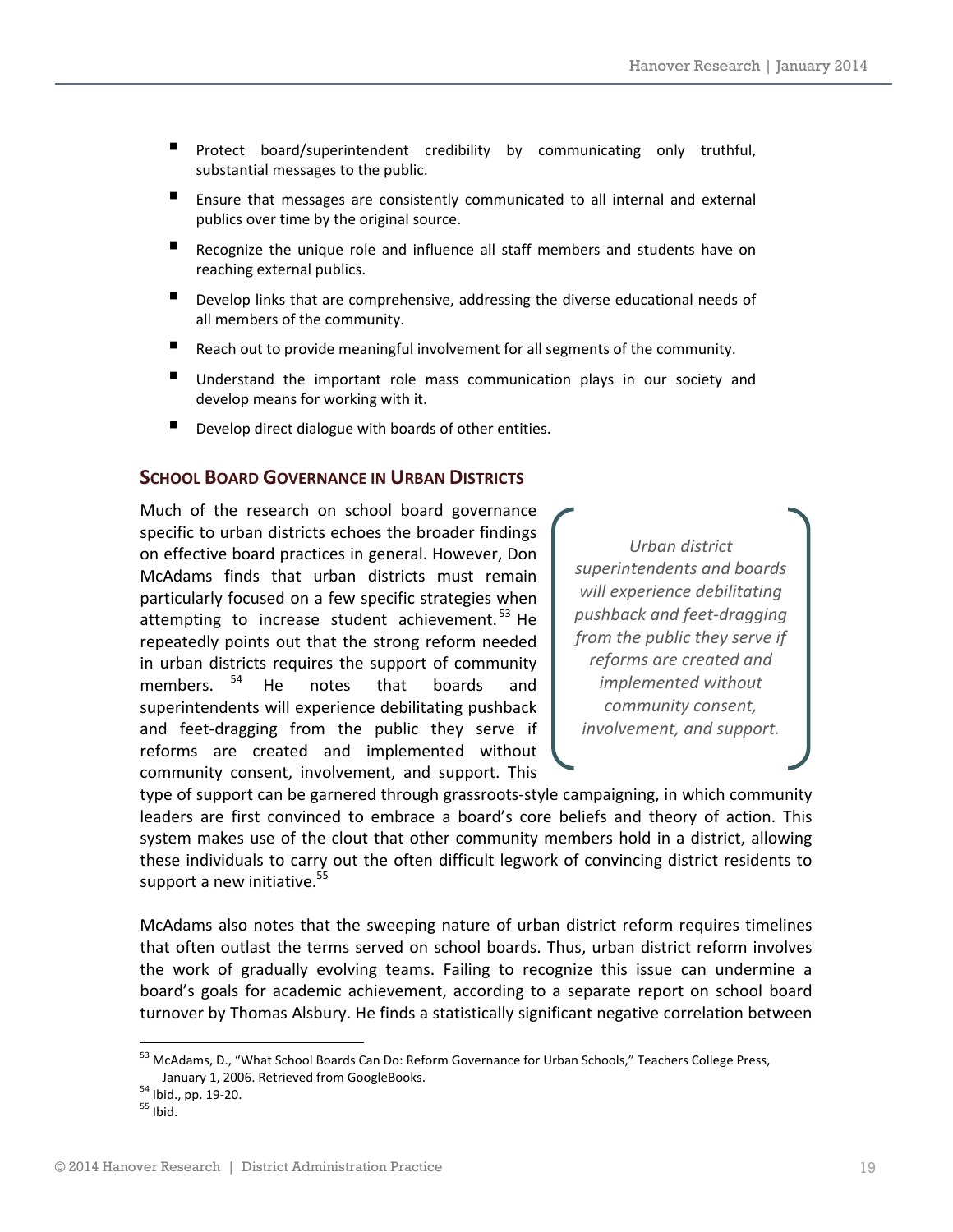school board turnover and student test scores.<sup>56</sup> To avoid this issue, McAdams urges urban districts to implement systems for managing succession to uphold reform initiatives. He states, "Broad public understanding and support of the board's theory of action enables succession planning to become effective succession management." Under this system, strong community support of an initiative ensures that only board members who support such reform will be elected, guaranteeing the longevity of a strategy.<sup>57</sup>

A separate report on urban district governance supports McAdams' claims and adds an additional strategy to the policy toolkit. It finds that urban districts can better implement reform policies when utilizing a 'triage' approach. That is, successful urban school boards target resources at the most underperforming schools within their districts, rather than equally distributing reform resources to all schools. Similarly, the report finds that reform is consistently more effective at the elementary school level than at high schools, and encourages school boards to fund strategies accordingly.<sup>58</sup>

#### **NAVIGATING POLITICS**

As elected officials, school board members inevitably face political hurdles when attempting to improve district performance. Special interest group activism, ideological divides in the community, and the public's general loss of confidence in a district's educational leaders can place school board members in political, reform-inhibiting binds.<sup>59</sup> Cassel finds that school board members often ignore potentially effective recommendations from their superintendents, opting for safer, more centrist policy options.<sup>60</sup> One proposed solution to this gridlock involves board members engaging in "closed-door, one-on-one negotiations." These sessions allow a board to resolve conflicts in order to present a more unified, politically-favorable appearance to the public. <sup>61</sup> McAdams underscores this recommendation, stressing that board meetings offer an opportunity to gain political favor among the public. He urges boards to appear as organized, diplomatic, and well-informed as possible in order to secure support for reform.<sup>62</sup>

<sup>56</sup> Alsbury, T., "School Board Member and Superintendent Turnover and the Influence on Student Achievement: An Application of the Dissatisfaction Theory," April 18, 2008.<br>http://www.tandfonline.com/doi/abs/10.1080/15700760701748428#.UolnJsSsim5

 $\frac{57}{10}$  McAdams, D., Op. Cit., pp. 20-21<br> $\frac{1}{20}$  McAdams, D., Op. Cit., pp. 20-21  $\frac{1}{20}$  Foundation School Systems Improve Student Achievement," MDRC for the Council of the Great City Schools, September, 2002. p. xviii.

http://www.mdrc.org/sites/default/files/foundations\_for\_success\_fr.pdf<br><sup>59</sup> Alsbury, T., Op. cit., p. 126.<br><sup>60</sup> See Cassel, R.N. 1999. The American Academy of School Psychology Offers Promise for School Problems and a Nation at Risk. *Education*, 119(4), pp. 584-587. Cited in Alsbury, T., Op. cit. <sup>61</sup> Alsbury, T., Op. cit., p. 135. <sup>62</sup> McAdams, D., Op. Cit., pp. 84 – 88.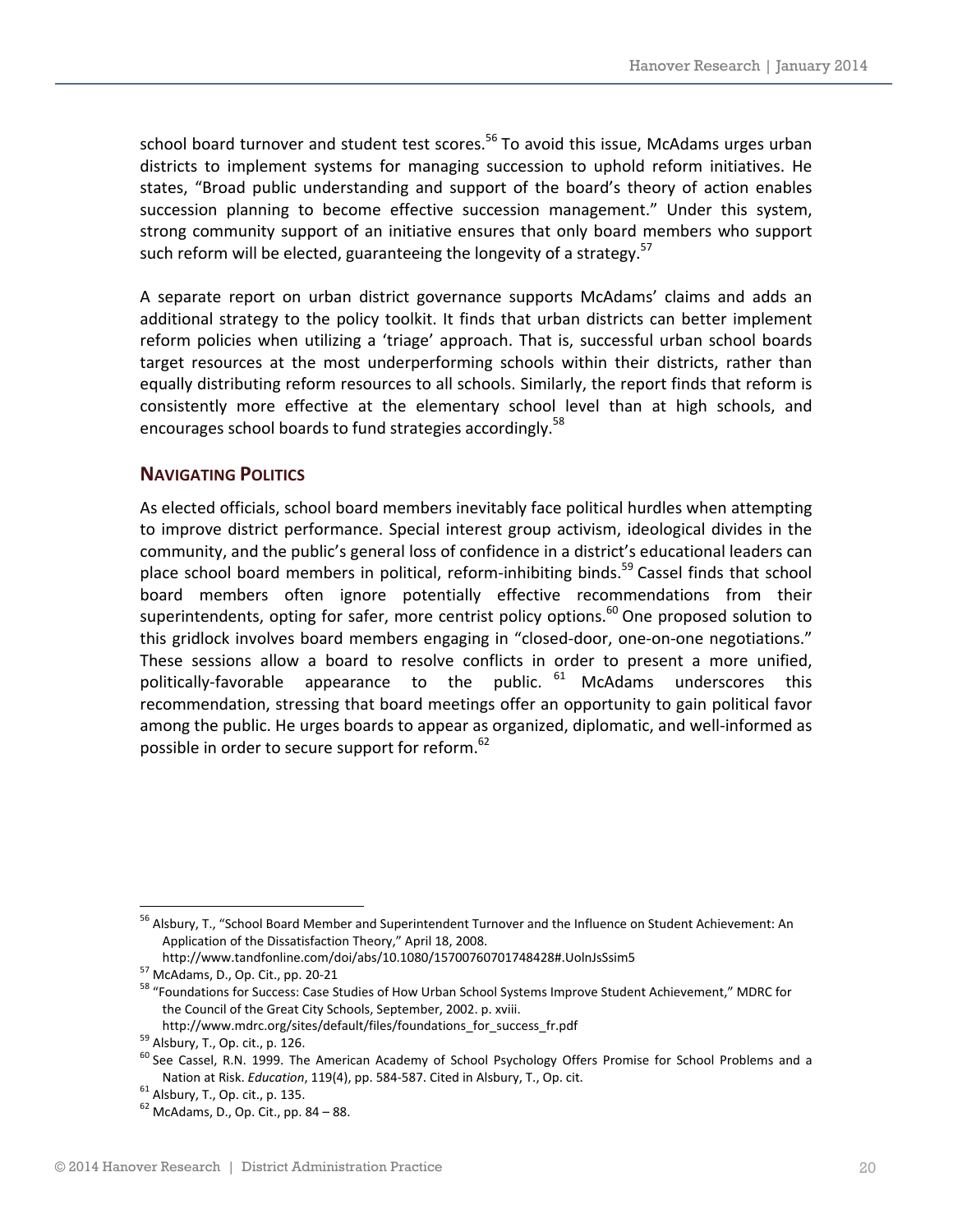#### **POLICY GOVERNANCE**

Education leader John Carver proposes a specific model for effective board governance, dubbed "policy governance" (also commonly referred to simply as the Carver Model), which has been widely adopted by school boards across the country.<sup>63</sup> According to Carver, policy governance involves a board exercising power as a group rather than a collection of individual members. It also involves a strong focus on reaching board-stated goals, measuring achievement in terms of ends rather than means, and governing by explicitly laying out "unacceptable" and "acceptable" practices within the district (i.e., clear policies).

In addition, policy governance requires boards to solely focus on long-range planning and to grant their superintendents authority to decide on all other issues. The bulk of board meeting time is spent planning future policy, rather than reviewing past performance. $64$ Ultimately, this approach to board governance reaffirms many of the best practices outlined in the broader literature on the topic. Carver identifies several key areas of divergence of the Policy Governance model from other types of governance structures; comparisons along various dimensions, as outlined by Partners in Policy Governance (a consulting firm specializing in Policy Governance implementation), are shown in Figure 2.1, below.

| <b>FUNCTIONS</b>                                                         | <b>TRADITIONAL</b><br><b>NONPROFIT</b>                                                              | <b>POLICY</b><br><b>GOVERNANCE</b>                                                                                     | <b>EXECUTIVE-</b><br><b>CENTERED</b> | <b>WORKING</b><br><b>BOARD</b>                                      | <b>CORPORATE</b>                           | <b>COLLECTIVE</b>                                |
|--------------------------------------------------------------------------|-----------------------------------------------------------------------------------------------------|------------------------------------------------------------------------------------------------------------------------|--------------------------------------|---------------------------------------------------------------------|--------------------------------------------|--------------------------------------------------|
| <b>Board Functions</b><br>(development, recruitment,<br>structure, etc.) | Board driven,<br>executive driven                                                                   | <b>Board</b>                                                                                                           | Executive                            | <b>Board</b>                                                        | Either                                     | Shared                                           |
| <b>Board Process (how the</b><br>board does its work)                    | <b>Board</b>                                                                                        | <b>Board</b>                                                                                                           | Executive                            | <b>Board</b>                                                        | Either                                     | Shared                                           |
| <b>Managing the Business</b>                                             | Board delegates to<br>executive, but stays<br>involved in<br>operating detail                       | Executive                                                                                                              | Executive                            | <b>Board</b><br>directly<br>involved                                | Executive with<br>close board<br>oversight | Primarily<br>executive,<br>but board<br>may help |
| Doing the work                                                           | <b>Staff</b>                                                                                        | <b>Staff</b>                                                                                                           | <b>Staff</b>                         | <b>Board</b>                                                        | <b>Staff</b>                               | Staff/Board                                      |
| <b>Setting Direction</b>                                                 | Board sets direction<br>with executive<br>guidance; board or<br>committee often<br>creates the plan | <b>Board defines</b><br>expected<br>results;<br>executive<br>develops the<br>plan within<br>limits set by the<br>board | Executive                            | <b>Board</b><br>defines big<br>picture and<br>operational<br>detail | Board with<br>executive<br>leadership      | Board with<br>executive<br>direction             |

#### **Figure 2.1: Comparison of Policy Governance and Alternate Governance Structures**

 $63$  A succinct overview of the model and example implementers is provided by Partners in Policy Governance, a consulting firm specializing in the implementation of the model. See: "Policy Governance." Partners in Policy Governance. http://www.policygovernanceconsulting.com/the‐carver‐policy‐governance‐ model/resources/articles‐and‐tools/38‐policy‐governance‐in‐a‐nutshell‐by‐john‐carve. Carver maintains his own

- authoritative website detailing the model, based on his foundational works, at
- http://www.carvergovernance.com/model.htm.<br>
<sup>64</sup> Ibid.

<u> 1989 - Johann Barn, mars eta bainar eta industrial eta industrial eta industrial eta industrial eta industria</u>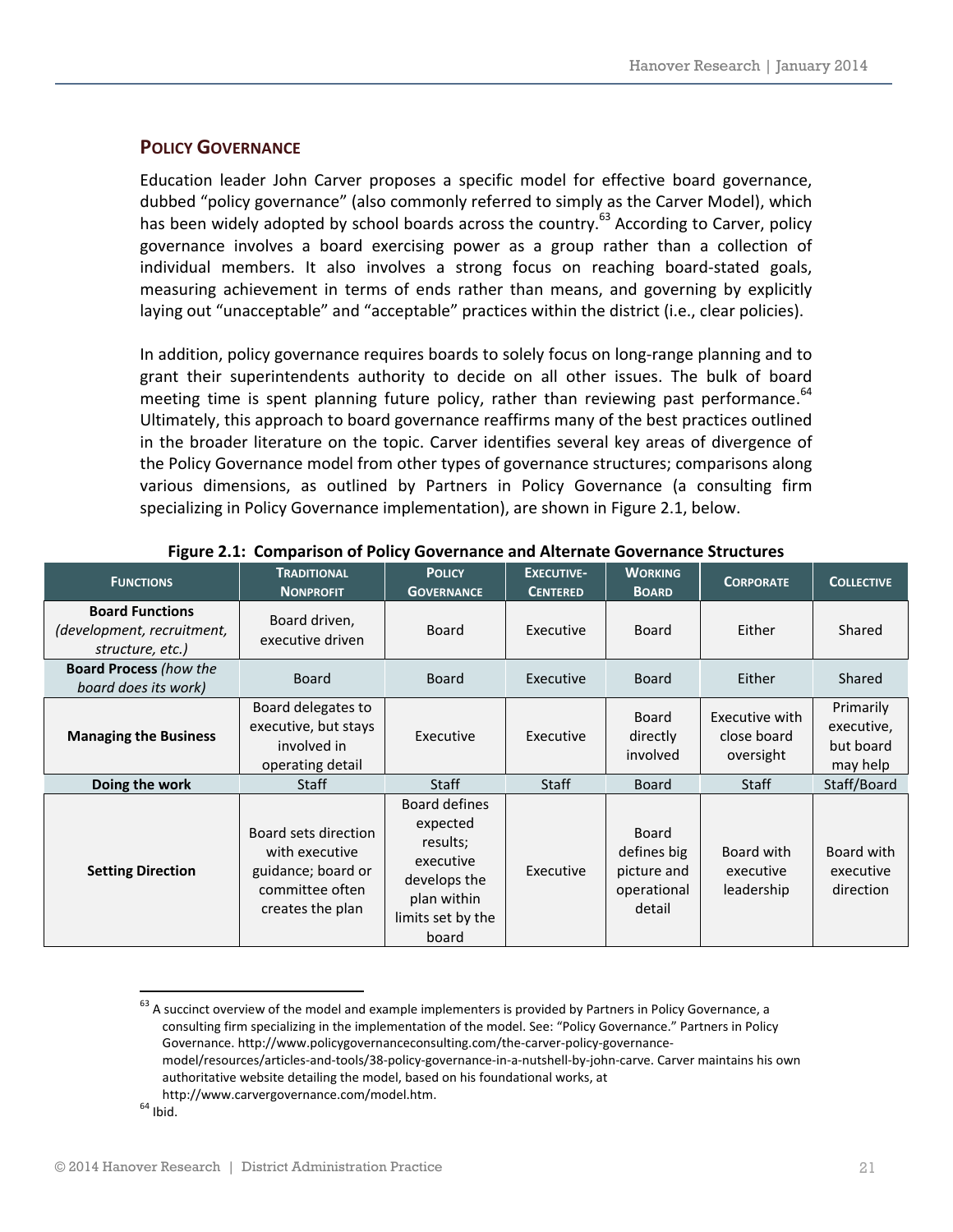| <b>FUNCTIONS</b>                       | <b>TRADITIONAL</b><br><b>NONPROFIT</b>                                                                                                        | <b>POLICY</b><br><b>GOVERNANCE</b>                                                                                                       | <b>EXECUTIVE-</b><br><b>CENTERED</b>                                                                | <b>WORKING</b><br><b>BOARD</b>                                                                                  | <b>CORPORATE</b>                                                                                                                                                                                           | <b>COLLECTIVE</b>                                                                                   |
|----------------------------------------|-----------------------------------------------------------------------------------------------------------------------------------------------|------------------------------------------------------------------------------------------------------------------------------------------|-----------------------------------------------------------------------------------------------------|-----------------------------------------------------------------------------------------------------------------|------------------------------------------------------------------------------------------------------------------------------------------------------------------------------------------------------------|-----------------------------------------------------------------------------------------------------|
| <b>Representing Membership</b>         | <b>Board</b>                                                                                                                                  | <b>Board</b>                                                                                                                             | <b>Board</b>                                                                                        | <b>Board</b>                                                                                                    | Focus on<br>outcomes and<br>performance<br>(ROI), not<br>representation                                                                                                                                    | <b>Board</b>                                                                                        |
| <b>Executive/Board</b><br>Relationship | Executive<br>subordinate to<br>board, relationship<br>not explicitly<br>addressed                                                             | Explicit division,<br>interactions<br>clearly defined,<br>executive<br>subordinate to<br>board, board<br>sets parameters                 | Board de<br>facto<br>subordinate<br>to executive,<br>as they<br>control<br>process and<br>direction | Executive<br>subordinate<br>to board,<br>relationship<br>not<br>explicitly<br>addressed,<br>much cross-<br>over | <b>Executive sits</b><br>on board,<br>plays<br>leadership<br>role, roles not<br>explicitly<br>addressed and<br>sometimes<br>crossover, but<br>rarely does the<br>board become<br>involved in<br>operations | Partnership,<br>executive<br>pilots the<br>board,<br>relationship<br>not<br>explicitly<br>addressed |
| <b>Committees</b>                      | Do much of work<br>and oversight,<br>report to board,<br>extensive<br>committee<br>structure supported<br>by staff, board<br>receives reports | Relatively few,<br>task forces<br>okay, only do<br>work related to<br>the board,<br>operational<br>committees<br>report to the<br>CEO/ED |                                                                                                     | Committees<br>support<br>work of<br>operations,<br>board<br>member<br>workload<br>heavier                       | Often task<br>forces on<br>strategic<br>issues, some<br>committees                                                                                                                                         |                                                                                                     |
| <b>Board Role</b>                      | Direction, oversight<br>of operations,<br>fundraising                                                                                         | Primary role to<br>establish<br>policies on<br>ends, executive<br>limits,<br>board/executive<br>relationship,<br>board process           | Final<br>decision-<br>maker on<br>issues<br>brought<br>forth by<br>executive                        | All issues,<br>strategic<br>and<br>operational                                                                  | Strategic<br>issues, major<br>operational<br>issues                                                                                                                                                        | Final<br>decisions on<br>matters,<br>monitors<br>operations                                         |
| <b>Executive Role</b>                  | Guidance to the<br>board,<br>management of the<br>business                                                                                    | Responsible to<br>the board, not<br>for it;<br>operational<br>issues, strategic<br>and tactical<br>decisions                             | Fundamental<br>role guide<br>and manage<br>the board                                                | If exist,<br>implement<br>board<br>decisions                                                                    | Leads direction<br>and operations                                                                                                                                                                          | Guides the<br>board,<br>manages<br>operations                                                       |
| <b>Fiduciary Responsibility</b>        | Board, but control<br>is delegated to the<br>executive                                                                                        | <b>Board</b>                                                                                                                             | Board, but<br>executive<br>has control<br>of<br>mechanisms                                          | <b>Board</b>                                                                                                    | Board, but<br>executive has<br>control of<br>mechanisms                                                                                                                                                    | Board, but<br>executive<br>has control<br>of<br>mechanisms                                          |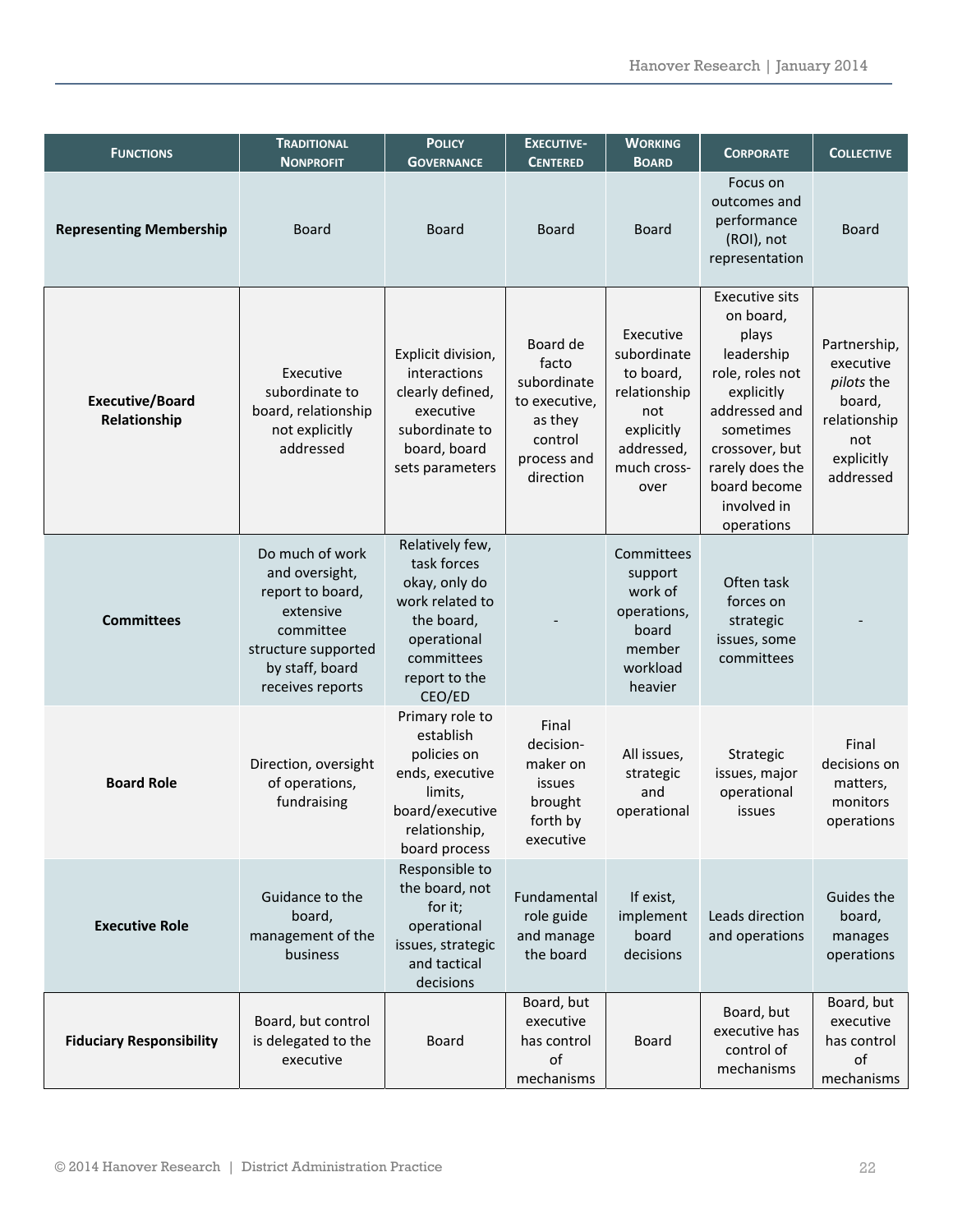| <b>FUNCTIONS</b>                               | <b>TRADITIONAL</b><br><b>NONPROFIT</b>                                                                                    | <b>POLICY</b><br><b>GOVERNANCE</b>                                                                                                                              | <b>EXECUTIVE-</b><br><b>CENTERED</b>                                                         | <b>WORKING</b><br><b>BOARD</b>                                                                                      | <b>CORPORATE</b>                                                                               | <b>COLLECTIVE</b>                                                                                |
|------------------------------------------------|---------------------------------------------------------------------------------------------------------------------------|-----------------------------------------------------------------------------------------------------------------------------------------------------------------|----------------------------------------------------------------------------------------------|---------------------------------------------------------------------------------------------------------------------|------------------------------------------------------------------------------------------------|--------------------------------------------------------------------------------------------------|
| <b>Financial Decisions</b>                     | Treasurer and<br><b>Finance Committee</b><br>see procedures and<br>oversee; full board<br>reviews full<br>financials      | CEO/ED has full<br>decision-making<br>power within<br>the limits set by<br>the board                                                                            | CEO/ED<br>makes<br>decisions,<br>may or may<br>not require<br>board<br>approval of<br>budget | Board is<br>largely in<br>control of<br>all financial<br>decisions                                                  | CEO/ED led,<br>board<br>approval of<br>major<br>decisions                                      | Board and<br>staff work<br>on financial<br>matters as a<br>team                                  |
| <b>Human Resources</b>                         | <b>Board sets</b><br>personnel policy,<br>ED/CEO reports to<br>chair,<br>communication<br>between chair and<br><b>CEO</b> | ED reports to<br>full board only,<br>all staff report<br>to CEO/ED,<br>personnel policy<br>is operating<br>policy and is set<br>by CEO/ED                       | ED/CEO<br>controls and<br>sets policy                                                        | Board is<br>personnel,<br>sets policy,<br>CEO reports<br>to chair or<br>full board<br>and may be<br>on the<br>board | CEO controls<br>HR, reports to<br>board but also<br>often is chair                             | <b>HR</b><br>decisions<br>are made as<br>a team,<br>reporting<br>lines are<br>obscure            |
| <b>Monitoring for</b><br><b>Accountability</b> | Committee<br>oversight                                                                                                    | Executive<br>limitations,<br>aggressive<br>executive<br>evaluation                                                                                              | Executive<br>brings<br>information<br>forward to<br>the board                                | Board, if at<br>all                                                                                                 | Executive<br>brings<br>information<br>forward to the<br>board                                  | Executive<br>brings<br>information<br>forward;<br>board<br>inquiries<br>into areas<br>of concern |
| <b>Resource Securing</b>                       | Board                                                                                                                     | CEO/ED (Board<br>optional)                                                                                                                                      | Either                                                                                       | <b>Board</b>                                                                                                        | Executive                                                                                      | Shared                                                                                           |
| <b>Decision-Making Power</b>                   | Board with<br>executive input                                                                                             | Clear division of<br>authority<br>between board<br>and executive,<br>each free in<br>their own areas<br>(but can choose<br>to seek input<br>from each<br>other) | Board has<br>final say but<br>agenda and<br>preferences<br>are driven by<br>executive        | Board,<br>often uses<br>grassroots<br>or<br>collective<br>method of<br>problem-<br>solving                          | Board has<br>final say but<br>agenda and<br>preferences<br>are often<br>driven by<br>executive | Shared                                                                                           |

Source: Partners in Policy Governance<sup>65</sup>

<sup>65</sup> Reproduced from Partners in Policy Governance (Ibid.). Original figure cites Brown, W.A. 2000. *Understanding Organizational Configuration and Models of Board Governance in Nonprofit Organizations*; Fletcher, K. "Four Books on Nonprofit Boards and Governance." *Nonprofit Management and Leadership*, Summer 1999; and George, L. "Board Models Comparison Chart." In *Board Basics Manual*, United Way of Canada.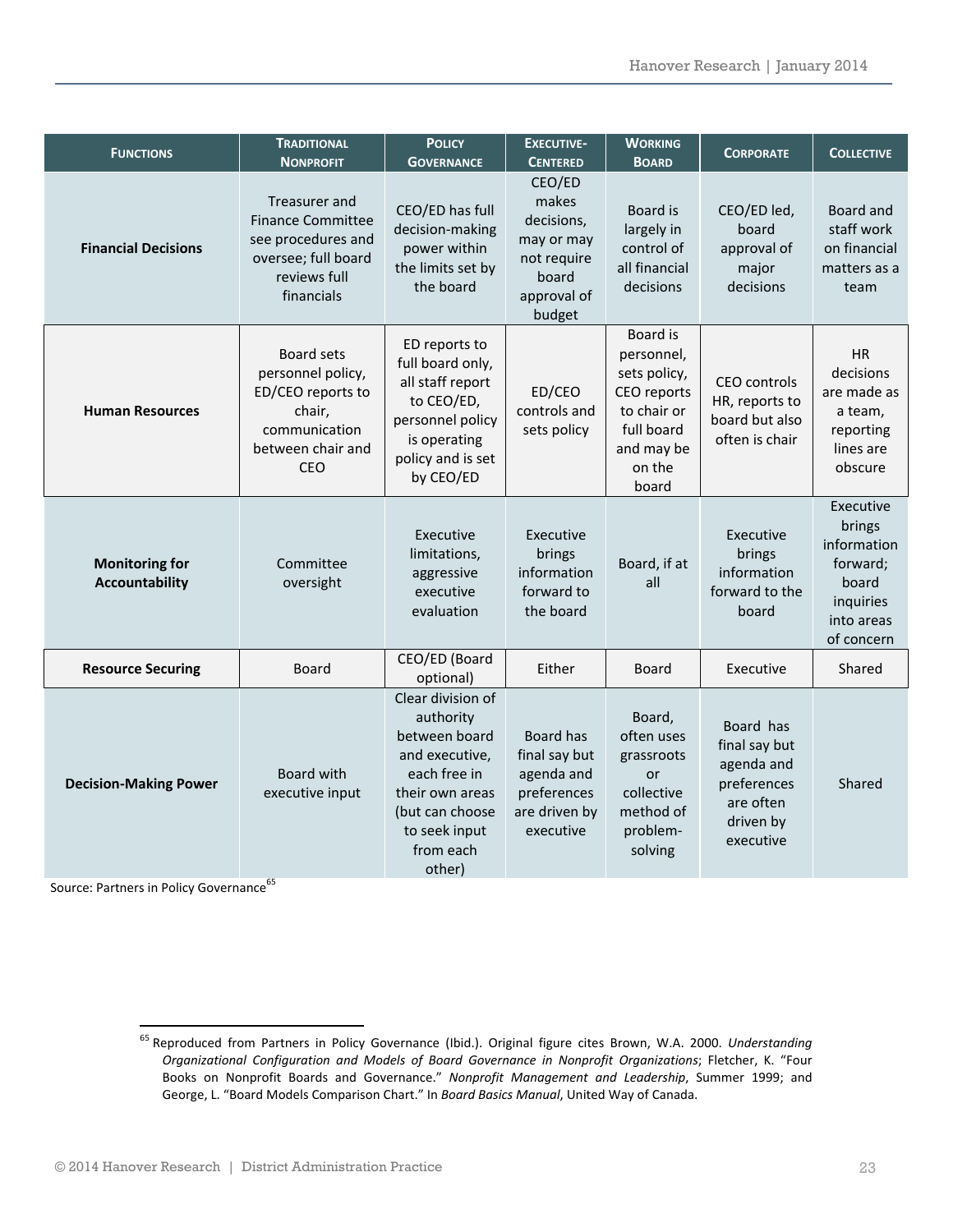# PROJECT EVALUATION FORM

Hanover Research is committed to providing a work product that meets or exceeds partner expectations. In keeping with that goal, we would like to hear your opinions regarding our reports. Feedback is critically important and serves as the strongest mechanism by which we tailor our research to your organization. When you have had a chance to evaluate this report, please take a moment to fill out the following questionnaire.

http://www.hanoverresearch.com/evaluation/index.php

### CAVEAT

The publisher and authors have used their best efforts in preparing this brief. The publisher and authors make no representations or warranties with respect to the accuracy or completeness of the contents of this brief and specifically disclaim any implied warranties of fitness for a particular purpose. There are no warranties which extend beyond the descriptions contained in this paragraph. No warranty may be created or extended by representatives of Hanover Research or its marketing materials. The accuracy and completeness of the information provided herein and the opinions stated herein are not guaranteed or warranted to produce any particular results, and the advice and strategies contained herein may not be suitable for every partner. Neither the publisher nor the authors shall be liable for any loss of profit or any other commercial damages, including but not limited to special, incidental, consequential, or other damages. Moreover, Hanover Research is not engaged in rendering legal, accounting, or other professional services. Partners requiring such services are advised to consult an appropriate professional.